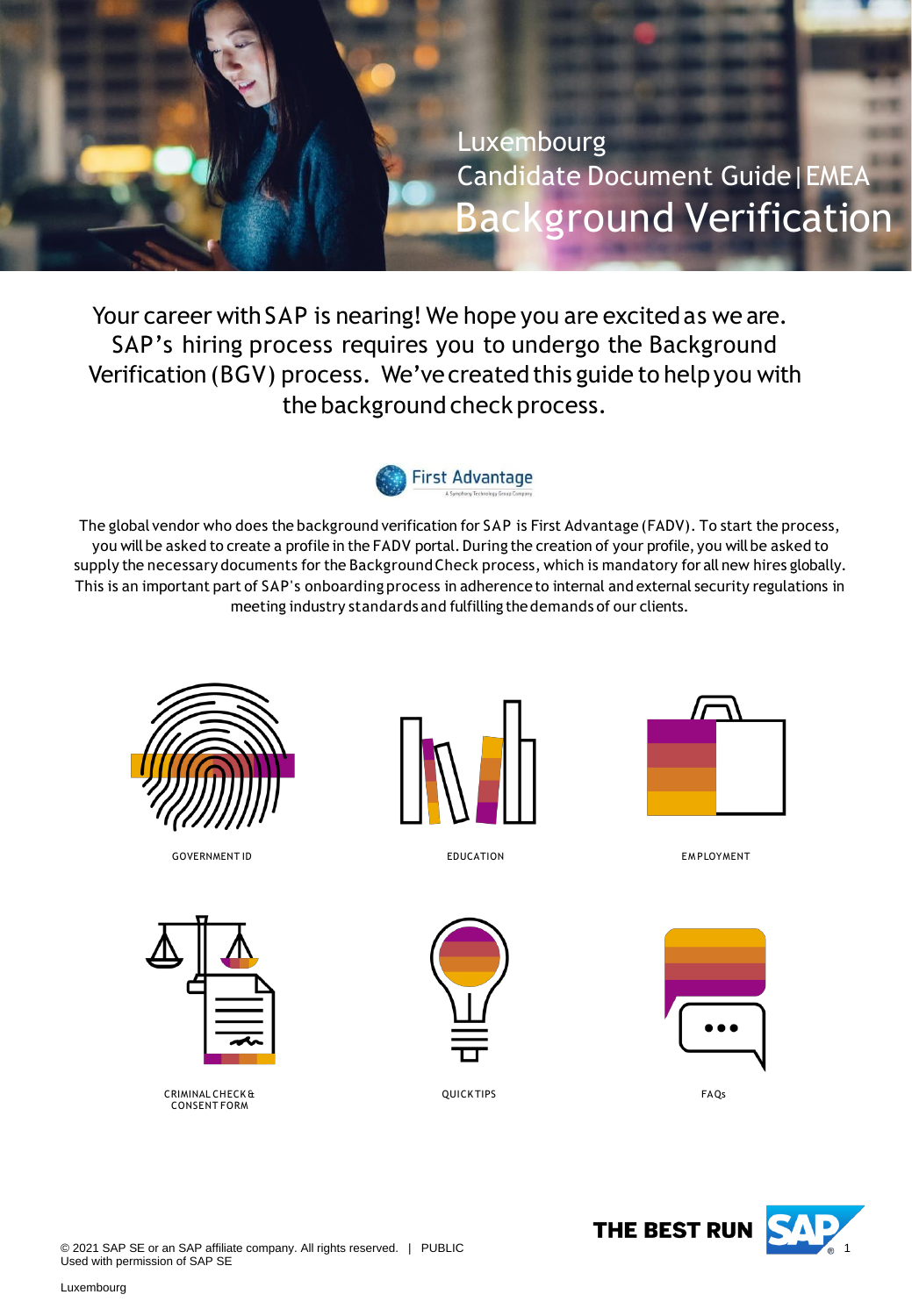

### Government ID

There are several valid IDs that are acceptable per country. It is best to provide your passport ID page as this is accepted globally. The document must contain your full date of birth. Month and/or year only will not be accepted. In addition, kindly ensure when submitting your ID for your background check profile, that you select the country where the corresponding identification was issued.

Kindly refer to the **[Appendix](#page-9-0)** for the list of all acceptable Government IDs available in your country.

Please prepare a copy of either one of the following:

- ✓ Passport ID Page
- Front and Back copy of your National ID card
- ✓ Front and Back copy of your Driving Licence



[Back](#page-0-0)



### Education

Kindly make sure that you provide information and documents for your HIGHEST EDUCATION. In certain countries, you may also be required to provide an ID document, however, this is dependent on the institute. A passport or local ID document will suffice for this part of the process.

Please prepare a copy of either one of the following:

- Degree Certificate
- **Transcripts**
- Marksheet



[Back](#page-0-0)



### Employment

Your employment from 7 years back are verified during the background check process. This is the same for all countries globally. It is best to provide documents which states your **position** and **dates of employment**.

**Note that it is imperative to cluster together all legal entities and subsidiaries in case you elect for a Present Employer not to be contacted (e.g., SAP SE, SAP Philippines, SAP Singapore, SAP Ariba, should all be listed as SAP). This is to ensure that First Advantage will not contact your Present Employer as they will strive to contact any employment that is marked as Former.**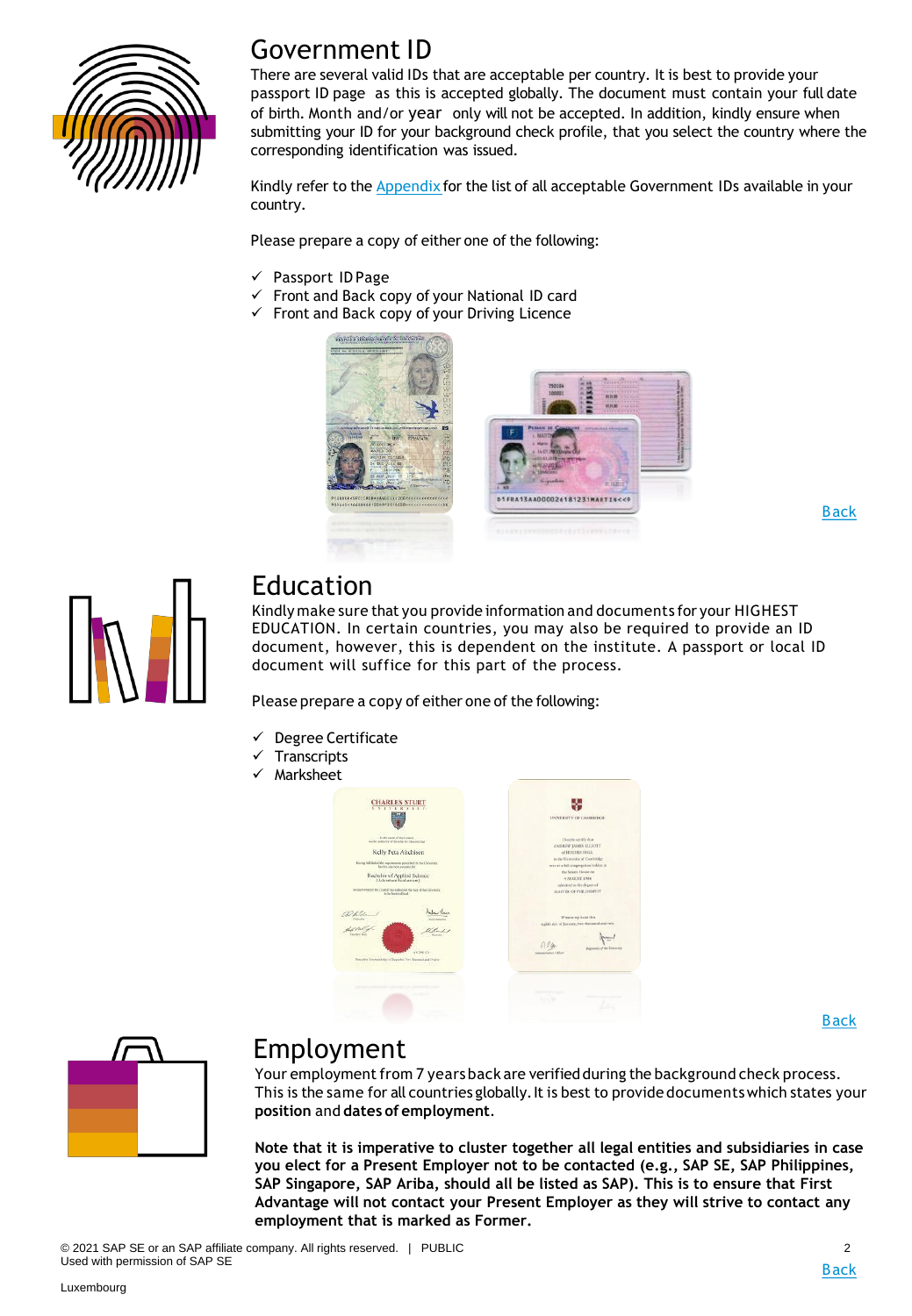

### Employment (continuation)

It is highly recommended to prepare a copy of following documents before proceeding:

- ✓ Employment Certificate/Relieving letter certifying job designation and dates of tenure
	- Job offer letter + Appointment letter (for current position) + Latest pay stubs (3 months at least)
	- $\checkmark$  Government-issued documents (i.e. provident fund records, SS contribution records, housing fund records, tax documents with company name)

Should you be unemployed, self-employed, in an unpaid internship or in school during the timeline, these are all options which you can choose from the drop down.

[Back](#page-0-0)



# Criminal Check and Consent Forms

If your position requires,FADV will conduct a criminal background check. In order to prevent delays, please ensure you provide complete addresses, including door number, street name and/or landmarks and postal code. You will also be required to provide your Father's full name.

[Back](#page-0-0)



# Quick Tips

- 1. Make sure that the information you provide in your FADV profile matches the information in your CV / resume.
- 2. Provide all documents you can during profile creation.
- 3. Provide all information necessary for the check such as your highest education,your address from 7 years ago to present, employment experience from 7 years ago to present, etc.
- 4. Please make sure that all documents provided in the system are clear, colored, & uncut(all 4 sides are visible). The following conditions must be met:
	- $\checkmark$  A good quality image 300dpi (scanning) or 5 megapixels (camera/smartphone)is a suggested minimum.
	- $\checkmark$  File size should not exceed 6MB.
	- $\checkmark$  File format should be JPG, PNG, or PDF.
	- $\checkmark$  The copy or scan cannot be blurred, fuzzy, or cropped in any way.
	- $\checkmark$  The document must contain your full date of birth. Month and/or year only willnot be accepted.
	- $\checkmark$  Do not manipulate the document in any way. For example, do not make a copy of the document and the cut it into the shape of an ID. This type of document will be rejected.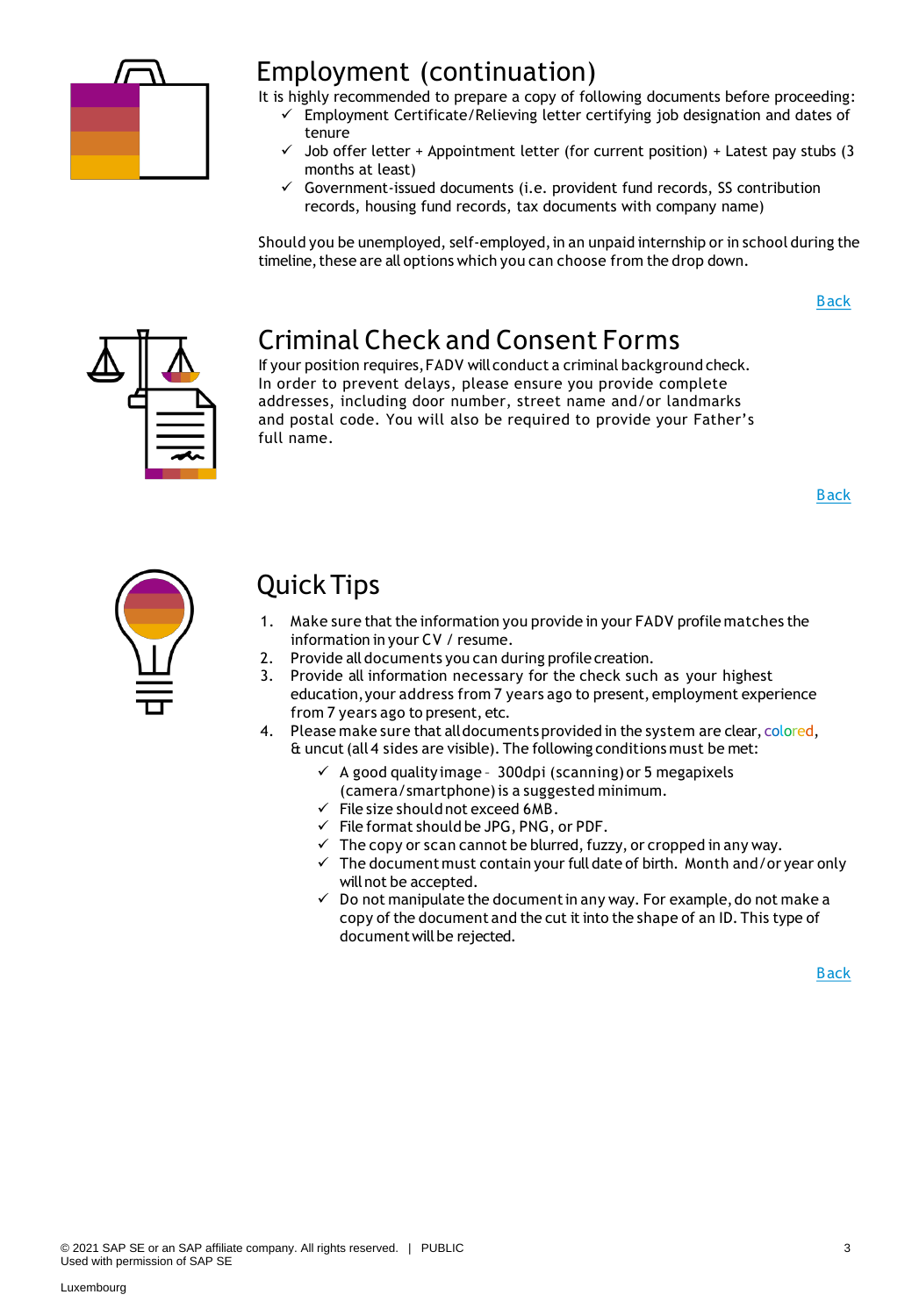

# FAQs

- What information is needed from me?
	- ❑ Personal Information
		- ❑ Government identificationnumbers
		- ❑ Personal details (FullName, Name in local characters, Date of Birth, contact number, e-mail address, Alias/es)
	- ❑ 7-year Address History
	- Highest Educational Attainment if you're currently completing your Master's Degree, you must provide your Bachelor's Degree details.
	- ❑ 7-year EmploymentHistory
- 2. Why am I gettingemails asking for more documentswhen I alreadyprovided this during profile creation?
	- ❑ The documentprovided could be unclear or cut.
	- ❑ Not all pages of the documentwere provided.These missing pages should be submitted.
	- ❑ The provided documentis not a validdocument as per FADV guidelines.
	- ❑ FADV was not able to verify the check based on the information and/or documents provided during profile creation.
- 3. How to fillout your profile: country to indicateon the first stage of profile creation

Please indicate your current country of residence not your country of hire.

Should you indicate the wrong country ofresidence, please reach out to the Recruitment Operations – Background verification team via [sapbackgroundverification@sap.com](mailto:sapbackgroundverification@sap.com) for assistance.

| <b>SAP Welcomes You</b>                                                                                                                                                                                                                                                                                                                                                                                                                                    |                                                                                                                 |                                                                                                                                                                                                                                                                                            |  |  |  |  |  |
|------------------------------------------------------------------------------------------------------------------------------------------------------------------------------------------------------------------------------------------------------------------------------------------------------------------------------------------------------------------------------------------------------------------------------------------------------------|-----------------------------------------------------------------------------------------------------------------|--------------------------------------------------------------------------------------------------------------------------------------------------------------------------------------------------------------------------------------------------------------------------------------------|--|--|--|--|--|
| Congratulations on your new position with SAP!                                                                                                                                                                                                                                                                                                                                                                                                             |                                                                                                                 |                                                                                                                                                                                                                                                                                            |  |  |  |  |  |
| Advantage site!                                                                                                                                                                                                                                                                                                                                                                                                                                            | As you have been already informed by SAP, we, First Advantage (FADV), would like to welcome you to our Direct   |                                                                                                                                                                                                                                                                                            |  |  |  |  |  |
|                                                                                                                                                                                                                                                                                                                                                                                                                                                            | In the following steps you will find the Information Notice where we explain how we process your personal data. |                                                                                                                                                                                                                                                                                            |  |  |  |  |  |
| The process:                                                                                                                                                                                                                                                                                                                                                                                                                                               |                                                                                                                 |                                                                                                                                                                                                                                                                                            |  |  |  |  |  |
| . Please review the information pane which will appear at the top of each form. Each information pane provides<br>you with specific instructions for that form. You will not be able to change the information provided for your<br>background screening after the application has been submitted.<br>- Once you have completed all the required information, you must click "Submit Application" button in order for<br>your application to be submitted. |                                                                                                                 |                                                                                                                                                                                                                                                                                            |  |  |  |  |  |
|                                                                                                                                                                                                                                                                                                                                                                                                                                                            | NOTE: 'Country of Residence' should be the country of your current address.                                     |                                                                                                                                                                                                                                                                                            |  |  |  |  |  |
| Links:                                                                                                                                                                                                                                                                                                                                                                                                                                                     |                                                                                                                 |                                                                                                                                                                                                                                                                                            |  |  |  |  |  |
| https://www.fadv.com/privacy-policy.aspx                                                                                                                                                                                                                                                                                                                                                                                                                   |                                                                                                                 |                                                                                                                                                                                                                                                                                            |  |  |  |  |  |
| https://www.fadv.com/legal-privacy-quarantee.aspx                                                                                                                                                                                                                                                                                                                                                                                                          |                                                                                                                 |                                                                                                                                                                                                                                                                                            |  |  |  |  |  |
| https://www.fadv.com/                                                                                                                                                                                                                                                                                                                                                                                                                                      |                                                                                                                 |                                                                                                                                                                                                                                                                                            |  |  |  |  |  |
|                                                                                                                                                                                                                                                                                                                                                                                                                                                            |                                                                                                                 |                                                                                                                                                                                                                                                                                            |  |  |  |  |  |
| Profile ID:<br>*Country Of Residence                                                                                                                                                                                                                                                                                                                                                                                                                       | <b>XVIGF6LIXC</b>                                                                                               |                                                                                                                                                                                                                                                                                            |  |  |  |  |  |
| *Create Password                                                                                                                                                                                                                                                                                                                                                                                                                                           |                                                                                                                 | <b>New password requirements</b><br>Must contain at least 3 of the<br>following 4 types of characters:<br>Upper case letter A-Z<br>Lower case letter a-z                                                                                                                                   |  |  |  |  |  |
| *Re-enter Password                                                                                                                                                                                                                                                                                                                                                                                                                                         |                                                                                                                 | Digit 0-9<br>Symbol !@#\$%^&*()_+<br>Must contain at least 8 characters<br>Cannot contain three (3) of the<br>same character in succession                                                                                                                                                 |  |  |  |  |  |
| * Security Question                                                                                                                                                                                                                                                                                                                                                                                                                                        |                                                                                                                 | Please select either a standard                                                                                                                                                                                                                                                            |  |  |  |  |  |
| *Answer                                                                                                                                                                                                                                                                                                                                                                                                                                                    |                                                                                                                 | question, or provide your own<br>custom security question, and<br>answer. You should choose a<br>question that only you know the<br>answer to. If you forget your<br>password you will be prompted to<br>answer the security question you<br>supplied or selected to enable your<br>login, |  |  |  |  |  |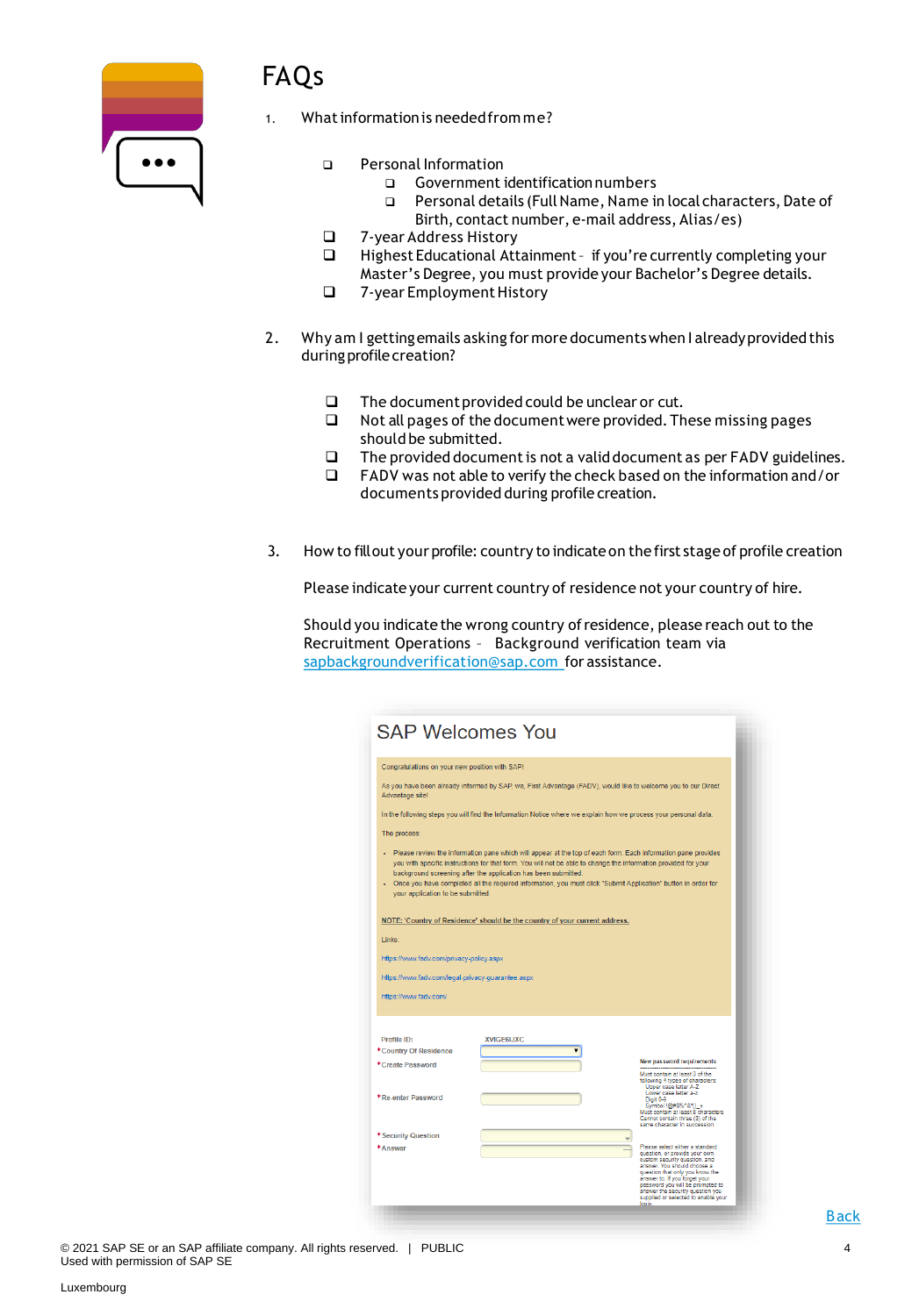

 $\overline{\cdots}$ 

4. How to fillout your profile: employment section of profile to cover gaps in employment

You will be asked to fill in gaps for the 7-year employment history requirement. During this gap, you could still be in school or unemployed. On the employment details, you will first be asked of the EMPLOYMENT TYPE. Your options would be the following:

- ❑ Current Employer
- ❑ Former Employer
- ❑ Self Employed
- ❑ Not Employed
- ❑ In school
- ❑ Unpaid Internship

| Country                     |                                | $\overline{\mathbf{v}}$                |
|-----------------------------|--------------------------------|----------------------------------------|
| *Employment Type            | --                             | Permission to Contact ○ Yes ○ No@<br>▼ |
| From                        | <b>Current Employer</b>        | YY)                                    |
| To                          | <b>Former Employer</b>         | $p$ day<br>(MMYYYYY)<br>To             |
| Job Type                    | Self Employed<br>Not Employed  | $\sqrt{Q}$                             |
| Employer                    | In School<br>Unpaid Internship |                                        |
| Address 1                   |                                |                                        |
| Address 2                   |                                |                                        |
| City                        |                                |                                        |
| Region                      |                                | $\overline{\mathbf{v}}$                |
| <b>ZIP Code/Postal Code</b> |                                |                                        |
| Phone                       |                                | Extension                              |

- 5. How to fill out your Current Employment information to address the following concerns:
	- ❑ My Current Employer is also my Former Employer
	- ❑ My Current Employer should not be contacted immediately/at all during the verification period.

**Kindly ensure to follow the instructions below as our vendor will strive to reach out to any employment that is listed permissible to contact.**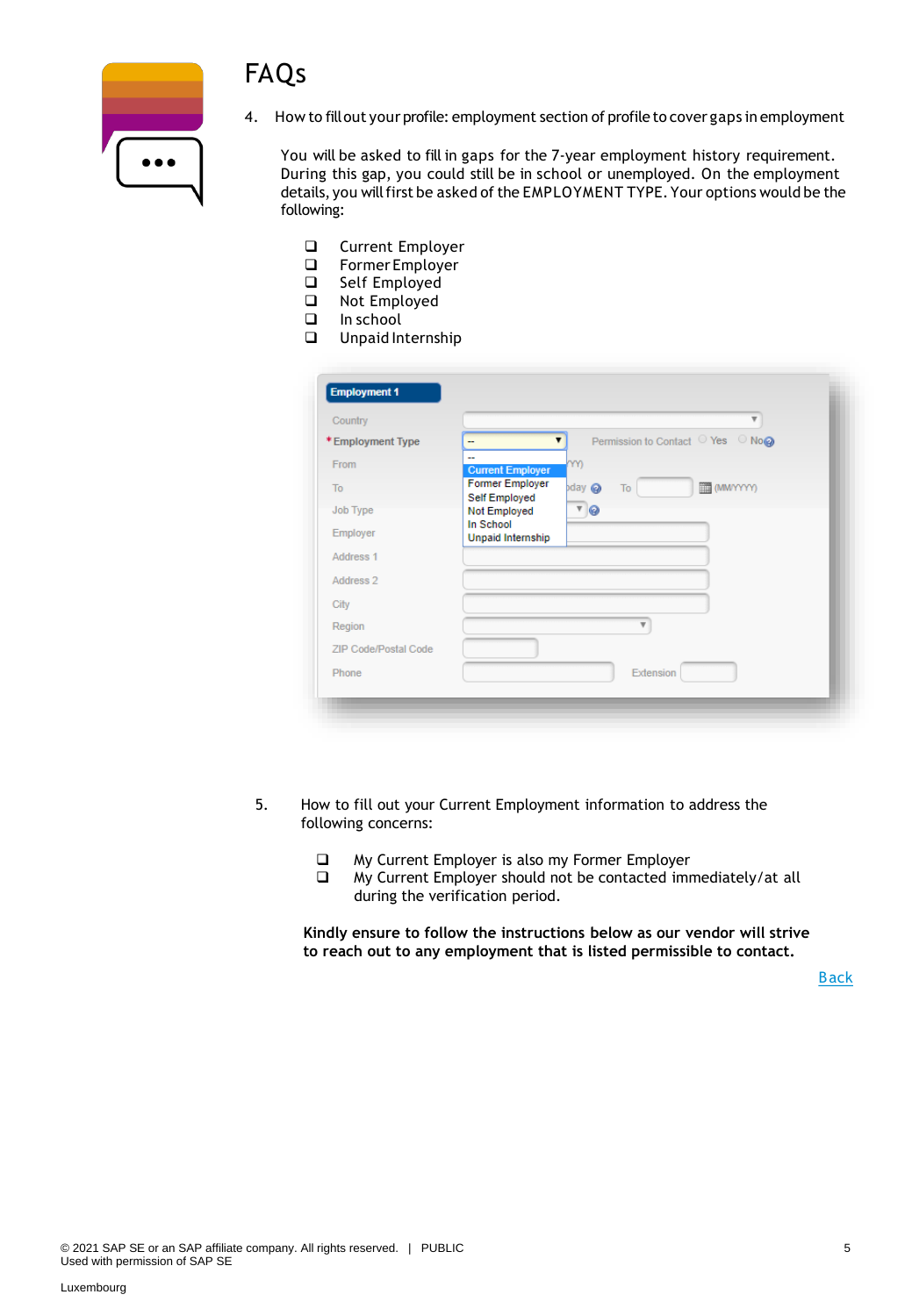Please follow the instructions below carefully:

A. Enter your Present Employment details.

**IMPORTANT:** Please indicate whether or not your current or present employer can be contacted during the verification process. If you choose not to, please select "**NO**" in the Permission to Contact section. You will still, however, be asked to provide your current/present employer's details for records purposes.

| Wektome: Andy TestDA |                                                                                                                                                                                                                                                                                                                                                                                                                                                                                                                                                                                                                                                                                                                                                                                                                                                                                                                                                                                                                                                                                                                                                                                                                                                                                                                                                                                                                        | Leg Out |
|----------------------|------------------------------------------------------------------------------------------------------------------------------------------------------------------------------------------------------------------------------------------------------------------------------------------------------------------------------------------------------------------------------------------------------------------------------------------------------------------------------------------------------------------------------------------------------------------------------------------------------------------------------------------------------------------------------------------------------------------------------------------------------------------------------------------------------------------------------------------------------------------------------------------------------------------------------------------------------------------------------------------------------------------------------------------------------------------------------------------------------------------------------------------------------------------------------------------------------------------------------------------------------------------------------------------------------------------------------------------------------------------------------------------------------------------------|---------|
|                      | livene: O lates O linear O leagues<br><b>Crack</b><br><b>December</b><br><b>SAMP</b><br>Palle<br>stream.                                                                                                                                                                                                                                                                                                                                                                                                                                                                                                                                                                                                                                                                                                                                                                                                                                                                                                                                                                                                                                                                                                                                                                                                                                                                                                               |         |
|                      | Instructions<br>Employment<br><b>Seve New</b><br>Figures at 122415 except<br>Reported for the research to know in<br>assess became we want to.<br>The general Leasenstady away por<br>Employment<br>you happen to the power or creator.<br>connection busine internat: however, you<br>Please complete your full employment history for the past seven (?) years and provide the contact definiti of your HR<br>mig a bit save your empire (interpre-<br>en treb nomine Softion<br>or Payrol department. If this is not available, glease provide the information of your former line manager, and note that<br>base.<br>FACY will still by to proceed in contacting the respective departments per the acadatie numbers and Ared prior to<br>deletting to your stated contact person:<br>tare train is set in set of<br>for consideration classified in<br>any favor response function<br>the problem in well began payed<br>INFORTABLE You will need to indicate whather or not your oursest amployer can be contacted. If you choose<br>"fee", your current employer may be contacted immediately. If you held different positions within your carrent<br>company, please make sure to include them in the present employment section, as FA2V will strive to contact<br>dot or any hour of the program bar.<br>East of the pay of the logist houghts<br>any employment marked as "farmer".<br>to a specific tarrs. |         |
|                      | If you do not have any volk experience or you are not currently versityed, you may choose first Employed in the<br>Retriebuse the Combine's content<br>Employment Type: If you held a paid internet ip, please choose "Former Employer".<br>in hard of this pine ago.<br>Engloyment 1                                                                                                                                                                                                                                                                                                                                                                                                                                                                                                                                                                                                                                                                                                                                                                                                                                                                                                                                                                                                                                                                                                                                  |         |
|                      | UNITED HAVECOM<br>"County<br><b>Exsec</b><br>* lispon<br>Current Entatives #   * Permission to Cardia   C Yes # Reg)<br>* Drainyment Type<br>Full me Employee 7 @<br>Jidi Type<br>First Advertising<br>* Employer                                                                                                                                                                                                                                                                                                                                                                                                                                                                                                                                                                                                                                                                                                                                                                                                                                                                                                                                                                                                                                                                                                                                                                                                      |         |
|                      | *Address 1<br>Address 2<br>Coktester<br>*Cty<br>ZP Code/Poital Code<br>Phota<br>Estatean                                                                                                                                                                                                                                                                                                                                                                                                                                                                                                                                                                                                                                                                                                                                                                                                                                                                                                                                                                                                                                                                                                                                                                                                                                                                                                                               |         |
|                      | <b>Job/Position Details</b>                                                                                                                                                                                                                                                                                                                                                                                                                                                                                                                                                                                                                                                                                                                                                                                                                                                                                                                                                                                                                                                                                                                                                                                                                                                                                                                                                                                            |         |
|                      | Operations<br>Department<br>Salary Currency<br>Starting Pay<br>Pay Type :-<br>ï<br>Current Pay<br>Pay Type -<br>Line Manager<br>*Contact                                                                                                                                                                                                                                                                                                                                                                                                                                                                                                                                                                                                                                                                                                                                                                                                                                                                                                                                                                                                                                                                                                                                                                                                                                                                               |         |

B. Add your Current Position and indicate your start date.

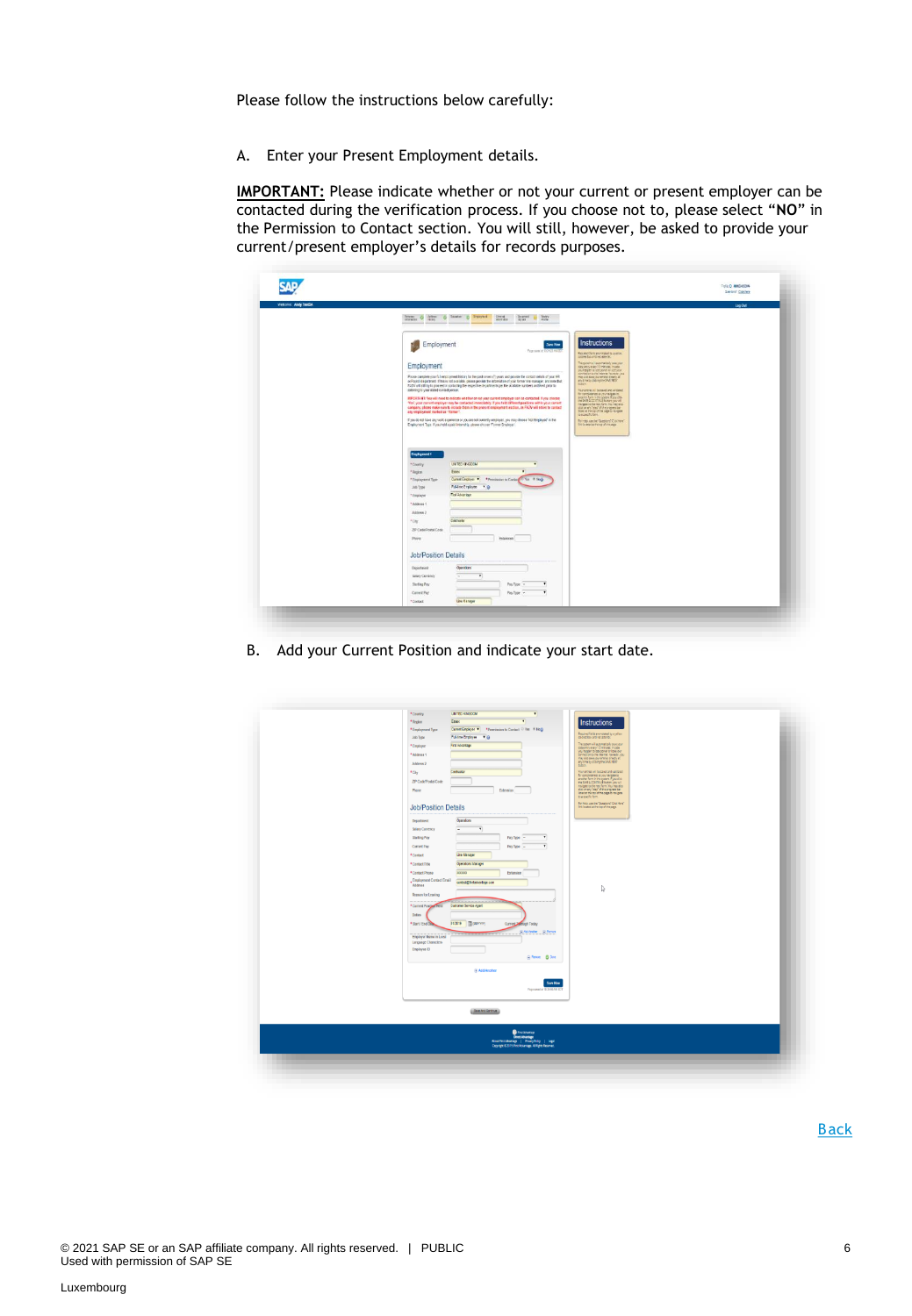C. Next, you'll need to select "**Add Another**" if you've held different positions within your current company (**Note: please include all subsidiaries or legal entities**). **It is imperative that this to be added to ensure that your current company will not be contacted,** as FADV will strive to contact any employment marked as **Former**.

| UNITED NNSCON<br>*Coastry<br>$\cdot$                                          |                                                                                                                |
|-------------------------------------------------------------------------------|----------------------------------------------------------------------------------------------------------------|
| <b>Exer</b><br>*Region<br>٠                                                   | Instructions                                                                                                   |
| Current Employer * * Fermination to Contact 17 Year * Rog<br>*Employment Type |                                                                                                                |
| Ful-time Employee # @<br>Job Type                                             | flessied felds are noted by a jetter<br>interesting and red america.                                           |
| Fird Advantage<br>*Employer                                                   | The system of accompany base your<br>date employers 13 minutes, notes<br>you happen to integrate an operator   |
| *Atdess 1.                                                                    | convetter to the memor housing you.                                                                            |
| Address 2                                                                     | my att sak jay ennu cred, at<br>any timely closing the Skift side<br>botter.                                   |
| Cotteder<br>*ciy                                                              | Your written will be seved an studies and                                                                      |
| 2P Code/Fordal Code                                                           | for considerance at you couple to:<br>promotive the system. Fyes: OSI<br>charges to the health in this map and |
| Phone<br>Extension                                                            |                                                                                                                |
|                                                                               | contacts to superior the collection<br>Massehrhm.                                                              |
| <b>Job/Position Details</b>                                                   | for their year the "Duestoned Clus them"<br>This support in the top of the page                                |
| Constitute<br>Department                                                      |                                                                                                                |
| Salary Currency<br>٠                                                          |                                                                                                                |
| $\cdot$<br>Starting Pay<br>$PeyType$ -                                        |                                                                                                                |
| ٠<br>Cartest Pay<br>$PayTysu =$                                               |                                                                                                                |
| *Contact<br>Line Manager                                                      |                                                                                                                |
| *ContactTitle<br>Operations Manager                                           |                                                                                                                |
| *Contact Phone<br>302033<br>Extension                                         |                                                                                                                |
| . Employment Contact Email<br>contact@finitativantage.com                     |                                                                                                                |
| Attess                                                                        |                                                                                                                |
| Reason for Leaving                                                            |                                                                                                                |
| *Current Position Held<br>Customer Dervice Agent                              |                                                                                                                |
| Dates                                                                         |                                                                                                                |
| 412019   图 MillYYYYY)<br>Current Through Today<br>* Slast / End Date          |                                                                                                                |
|                                                                               |                                                                                                                |
| Employer Name in Local<br>Language Characters                                 |                                                                                                                |
| Employee ID                                                                   |                                                                                                                |
| G Ferrot @ Dots                                                               |                                                                                                                |
|                                                                               |                                                                                                                |
| <b>&amp; Ass Arather</b>                                                      |                                                                                                                |
| Saw Now                                                                       |                                                                                                                |
| <b>Papi sami at 15.17.34 KB</b>                                               |                                                                                                                |
|                                                                               |                                                                                                                |
| (Jankstöring)                                                                 |                                                                                                                |
|                                                                               |                                                                                                                |
|                                                                               |                                                                                                                |
|                                                                               |                                                                                                                |
|                                                                               |                                                                                                                |
|                                                                               |                                                                                                                |

D. Ensure that the dates of employment are added for the previous position at this company. The periods of employment do not need to be adjacent.

| D | <b>Job/Position Details</b><br>Operations<br>Department<br>$\overline{\phantom{a}}$<br>Salary Camerey<br>٠<br>Starting Pay<br>Pay Type -<br>$\bullet$<br>$\overline{\phantom{a}}$<br>Current Pay<br>Pay Type -<br>*Contact<br>Line Manager<br>*Contact Title<br>Operators throught<br>*Contact Phone<br><b>SOUTHERN</b><br>Extension<br>Employment Contact Email<br>cartoci@festaciantage.com<br>Address<br>Researcher Leaving<br>Corrations analyst<br>*First Position Help<br>Differ<br>* Start / End Billia<br>et2016 图(Minh)<br>1200% 图(Min)<br><b>Q Firms</b><br>*Current Position Held<br>Customer Senite Agent<br>Didies<br>462019 图 Minhmit<br>* Start / End Date<br>Corrent Through Today<br>@Att Author @ Remot<br>Employer Name in Local<br>Language Characters<br>Employee ID<br>Sheet Book<br><b>GASS Acother</b><br>Saw Now<br>Parcenta (CC3MC) | stylinebydoing melet von<br>Two retrieved be send and infidense<br>The american construction of the state of the state of the state of the state of the state of the state of the state of the state of the state of the state of the state of the state of the state of the state of the state o<br>Sorver and a Quincel Corner. |  |
|---|---------------------------------------------------------------------------------------------------------------------------------------------------------------------------------------------------------------------------------------------------------------------------------------------------------------------------------------------------------------------------------------------------------------------------------------------------------------------------------------------------------------------------------------------------------------------------------------------------------------------------------------------------------------------------------------------------------------------------------------------------------------------------------------------------------------------------------------------------------------|-----------------------------------------------------------------------------------------------------------------------------------------------------------------------------------------------------------------------------------------------------------------------------------------------------------------------------------|--|
|   | Sea kratema                                                                                                                                                                                                                                                                                                                                                                                                                                                                                                                                                                                                                                                                                                                                                                                                                                                   |                                                                                                                                                                                                                                                                                                                                   |  |

E. Hit Save and Continue at the bottom of the page.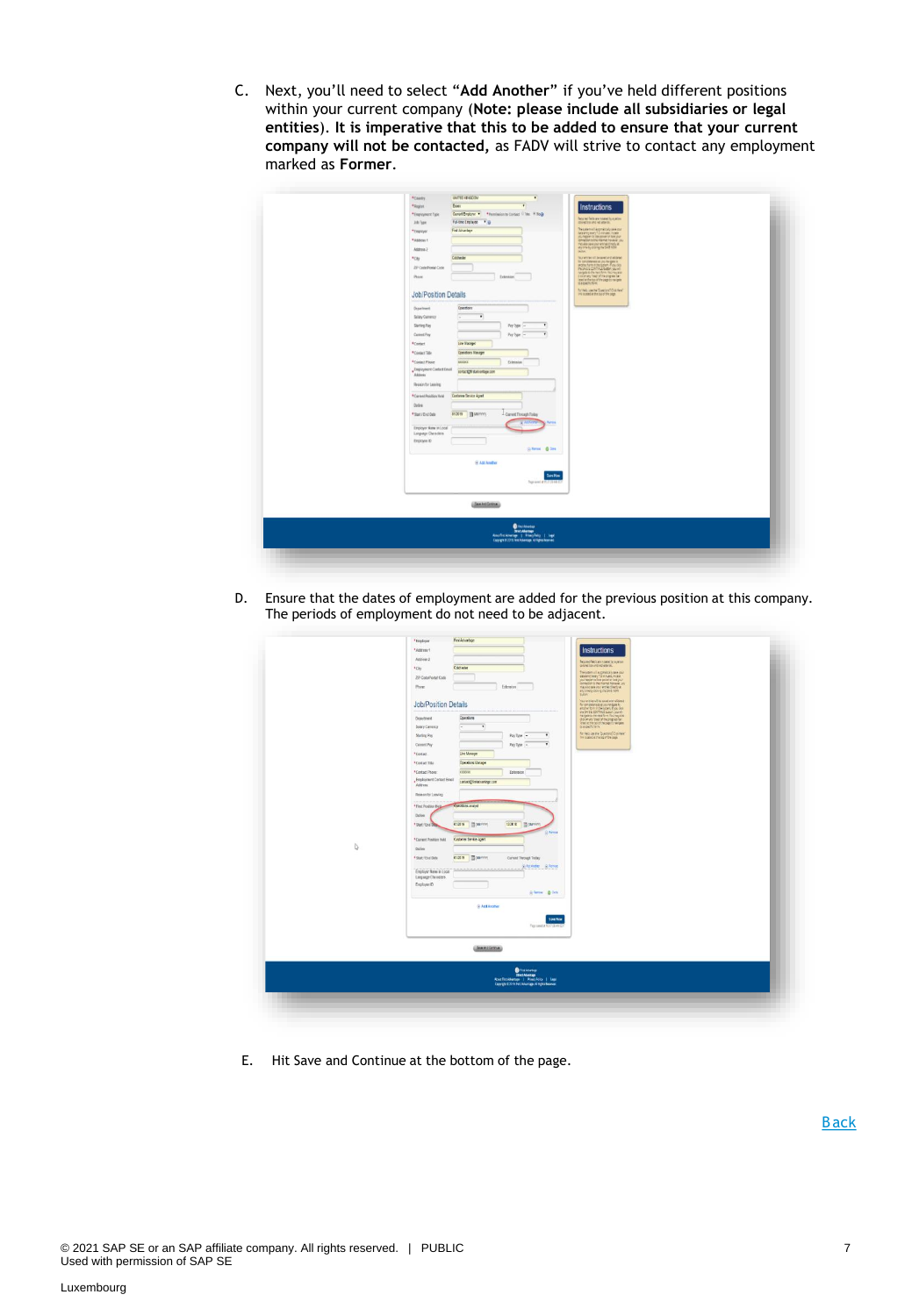# FAQs

| $\bullet\bullet\bullet$ |  |
|-------------------------|--|
|                         |  |

6. Missing information linkis not working

If the link provided on the email is not working. Please send an email to FADV directly via [SAPSupportEMEA@fadv.com](mailto:SAPSupportEMEA@fadv.com)

7. Data entry linkexpired

Please reach out to SAP's Recruitment Operations - Background Verification team for assistance via [sapbackgroundverification@sap.com.](mailto:sapbackgroundverification@sap.com)

8. Can I get a copy of my BGV report?

Yes, but only for US residents (you have the option to have the report posted to you upon completion). For EMEA located candidates, please contact the SAP Background Verification Team at [sapbackgroundverification@sap.com](mailto:sapbackgroundverification@sap.com) for further information.

9. I've been asked to provide an additional consent form – why?

Your school or former employer may require you to provide an additional consent in order for them to release the verification of your details. Please sign the form that you have been sent and return it to SAPSupportEMEA@fadv.com.

10. I've been asked for my Mother's/Father's name – why?

Your school or former employer may require you to provide an this detail as an additional identifier, to ensure that the details they provide are yours. Please sign the form that you have been sent and return it to [SAPSupportEMEA@fadv.com](mailto:SAPSupportEMEA@fadv.com)

11. I've been asked to assist with collecting a criminal certificate/criminal record results – why?

Certain countries will not provide a 3rd party with the criminal results, thus, First Advantage requires your assistance to collect additional documents in order to complete your check and provide it back to their partner in order to complete your background verification.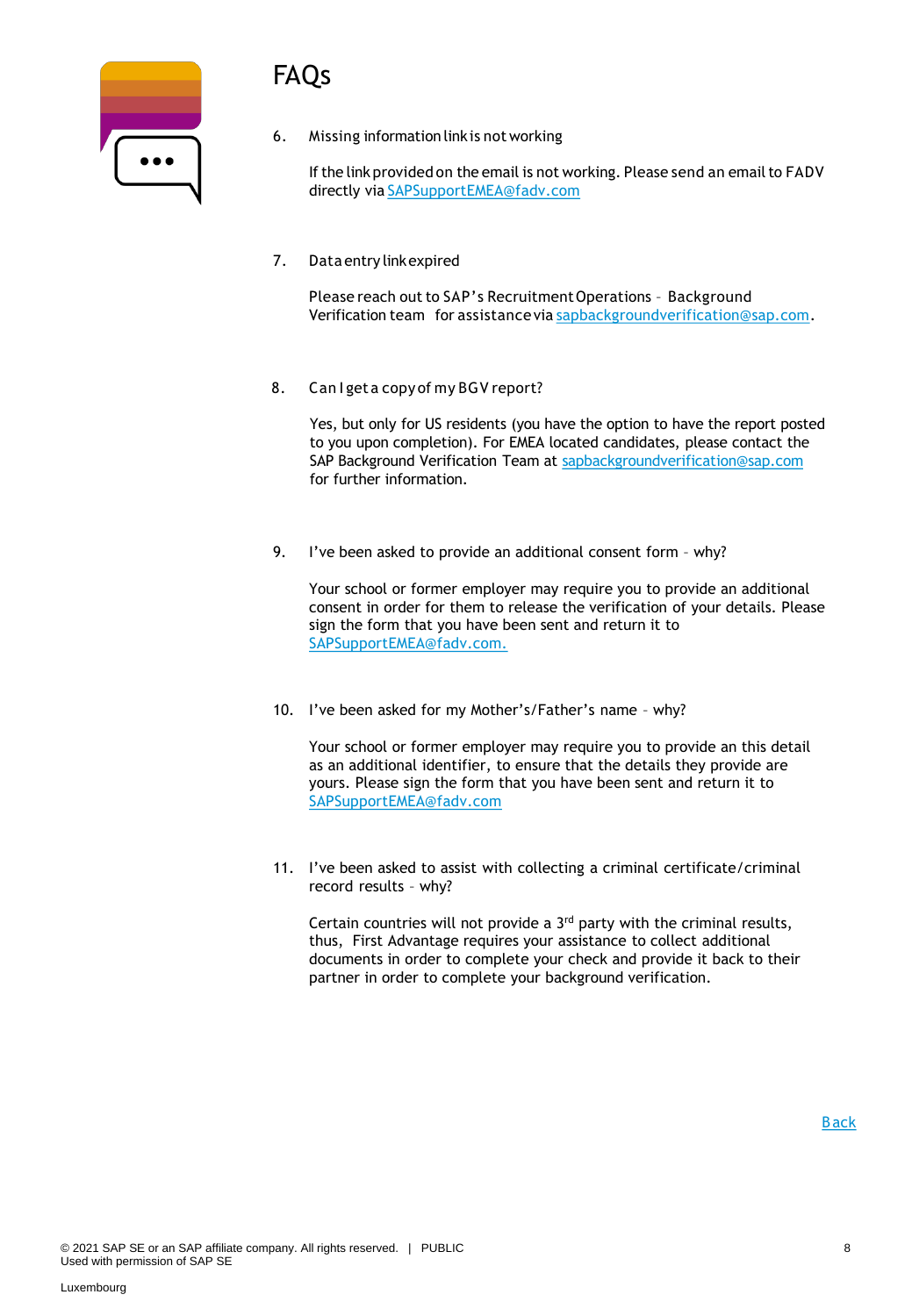# **A P P E N D I X**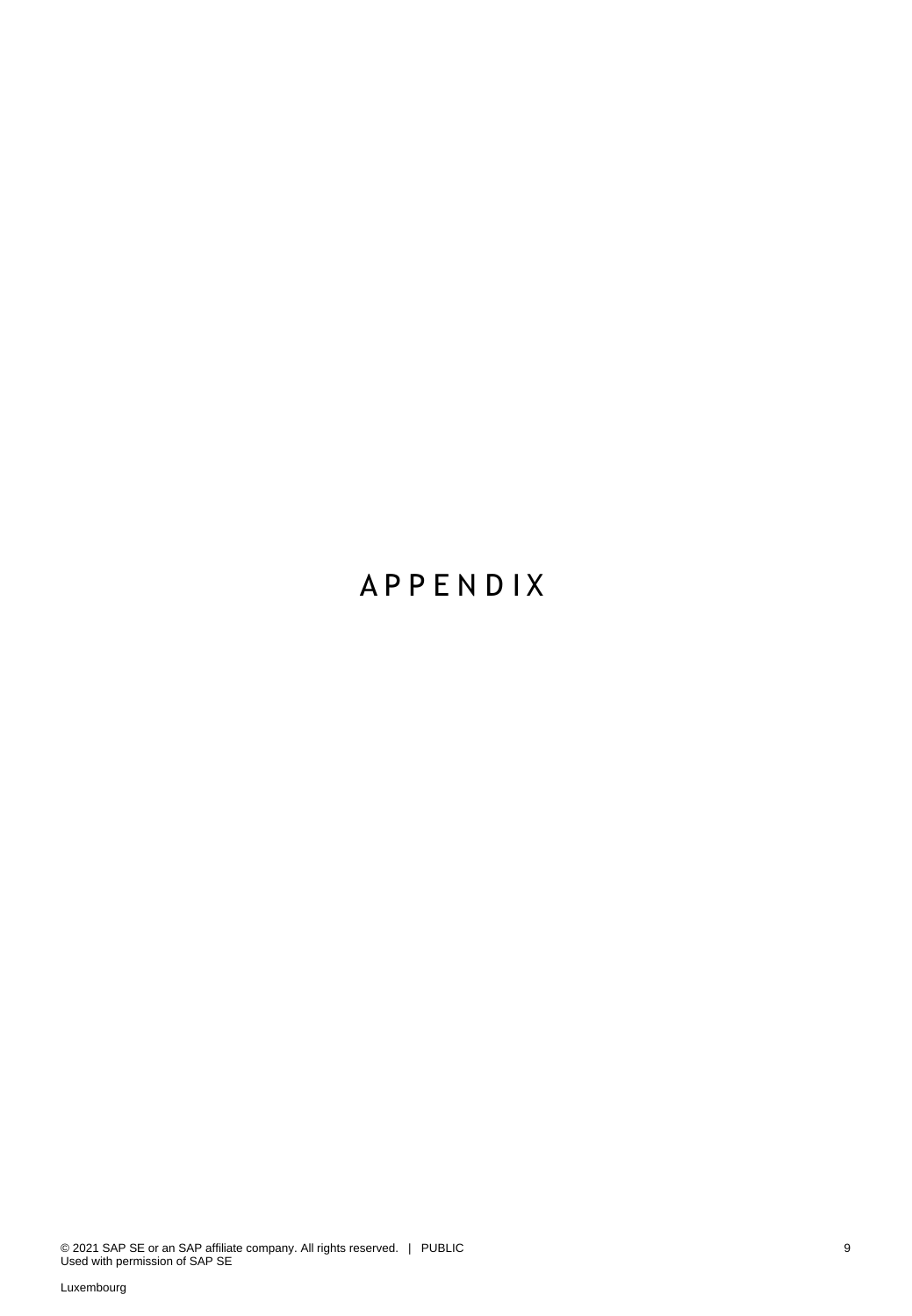### <span id="page-9-0"></span>**Instructions for Applicants**

For First Advantage successfully process your Government Identity Verification, we'll need a colour image of your

ID. The requirements are:

- A good quality image 300 dpi (scanning) or 5 megapixels (camera/smartphone) is suggested as a minimum
- File must be smaller than 6MB ٠
- In JPG, PNG or PDF format ٠
- Not be blurred, fuzzy or cropped in any way
- The document must contain your full date of birth. Month and/or year only will not be accepted
- Do not manipulate the document in any way. For example, do not make a copy of the document and then cut it<br>into shape of an ID. This type of document will be rejected

| Country                | Passport | <b>Driving License</b><br>(front & back) | <b>ID Card</b><br>(front & back) | <b>Additional ID Cards</b><br>Accepted |
|------------------------|----------|------------------------------------------|----------------------------------|----------------------------------------|
| Afghanistan            | 0        |                                          |                                  |                                        |
| Albania                | ⊗        | 0                                        | 0                                |                                        |
| Algeria                | ⊗        |                                          |                                  |                                        |
| Andoma                 | 0        | -                                        | -                                |                                        |
| Angola                 | ⊗        | $\overline{\phantom{0}}$                 | $\overline{\phantom{0}}$         | $\overline{\phantom{a}}$               |
| Anguilla               | ⊗        |                                          |                                  | -                                      |
| Antigua and Barbuda    | ⊗        | $\overline{\phantom{a}}$                 | $\sim$                           |                                        |
| Argentina              | 0        | 0                                        | 0                                | $\overline{\phantom{a}}$               |
| Armenia                | ⊗        |                                          |                                  |                                        |
| Australia              | 0        | 0                                        | 0                                |                                        |
| Austria                | ⊗        | 0                                        | 0                                | $\overline{\phantom{a}}$               |
| Azerbaijan             | 0        | $\frac{1}{2}$                            |                                  |                                        |
| Bahamas                | ⊗        | $\overline{\phantom{a}}$                 | $\overline{\phantom{a}}$         |                                        |
| Bahrain                | ⊗        | 0                                        |                                  |                                        |
| Bangladesh             | ⊗        | 0                                        | 0                                | $\sim$                                 |
| Barbados               | 0        | 0                                        | 0                                |                                        |
| Belarus                | ⊗        | 0                                        |                                  |                                        |
| Belgium                | ⊗        | 0                                        | 0                                | -                                      |
| Belize                 | 0        | $\frac{1}{2}$                            | $\frac{1}{2}$                    | $\overline{\phantom{a}}$               |
| Benin                  | 0        |                                          |                                  |                                        |
| Bermuda                | 0        | $\overline{\phantom{0}}$                 | $\frac{1}{2}$                    |                                        |
| Bhutan                 | ⊗        | $\overline{\phantom{a}}$                 | $\overline{\phantom{a}}$         |                                        |
| Bolivia                | ⊗        | $\overline{\phantom{a}}$                 | 0                                |                                        |
| Bosnia and Herzegovina | 0        |                                          | ⊗                                | Electronic ID                          |
| Botswana               | ⊗        | 0                                        | ⊗                                |                                        |
| Brazil                 | 0        | 0                                        | 0                                | Resident Permit Card<br><b>IRNEL</b>   |

© 2021 SAP SE or an SAP affiliate company. All rights reserved. | PUBLIC Used with permission of SAP SE

10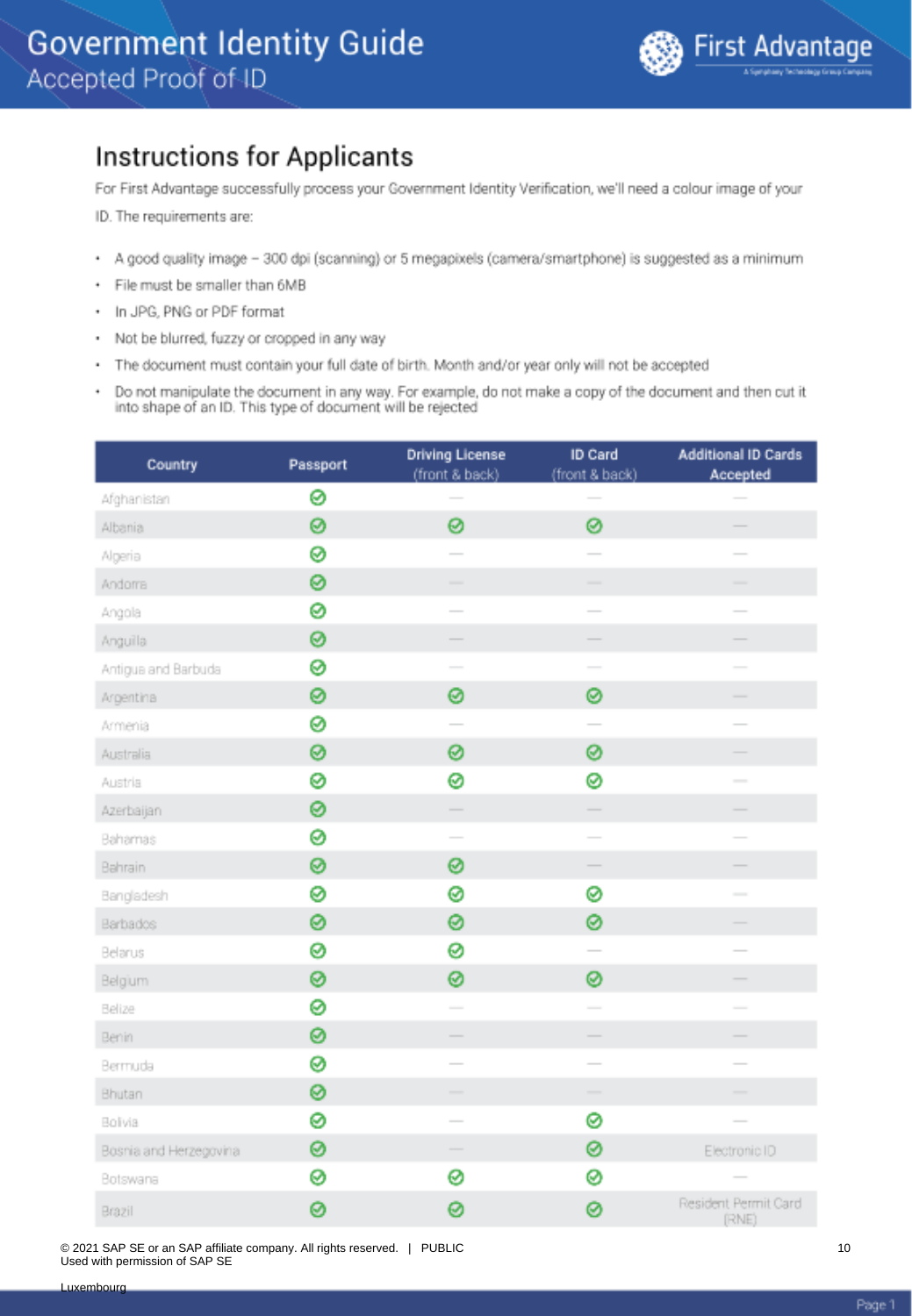

| Country                                | Passport | <b>Driving License</b><br>(front & back) | ID Card<br>(front & back)                                                                                                                                                                                                                                                                                                                                                                                                                                                  | <b>Additional ID Cards</b><br>Accepted                                                                                                                                                                                                                                                                                                                                                                                                                                     |
|----------------------------------------|----------|------------------------------------------|----------------------------------------------------------------------------------------------------------------------------------------------------------------------------------------------------------------------------------------------------------------------------------------------------------------------------------------------------------------------------------------------------------------------------------------------------------------------------|----------------------------------------------------------------------------------------------------------------------------------------------------------------------------------------------------------------------------------------------------------------------------------------------------------------------------------------------------------------------------------------------------------------------------------------------------------------------------|
| Brunei Darussalam                      | 0        | ⊗                                        |                                                                                                                                                                                                                                                                                                                                                                                                                                                                            |                                                                                                                                                                                                                                                                                                                                                                                                                                                                            |
| Burkina Faso                           | 0        |                                          | $\frac{1}{2} \left( \frac{1}{2} \right) \left( \frac{1}{2} \right) \left( \frac{1}{2} \right) \left( \frac{1}{2} \right) \left( \frac{1}{2} \right) \left( \frac{1}{2} \right) \left( \frac{1}{2} \right) \left( \frac{1}{2} \right) \left( \frac{1}{2} \right) \left( \frac{1}{2} \right) \left( \frac{1}{2} \right) \left( \frac{1}{2} \right) \left( \frac{1}{2} \right) \left( \frac{1}{2} \right) \left( \frac{1}{2} \right) \left( \frac{1}{2} \right) \left( \frac$ |                                                                                                                                                                                                                                                                                                                                                                                                                                                                            |
| Burundi                                | 0        |                                          |                                                                                                                                                                                                                                                                                                                                                                                                                                                                            |                                                                                                                                                                                                                                                                                                                                                                                                                                                                            |
| Cambodia                               | 0        | $\overline{\phantom{a}}$                 | -                                                                                                                                                                                                                                                                                                                                                                                                                                                                          |                                                                                                                                                                                                                                                                                                                                                                                                                                                                            |
| Cameroon                               | 0        | ⊗                                        | ⊗                                                                                                                                                                                                                                                                                                                                                                                                                                                                          | $\frac{1}{2}$                                                                                                                                                                                                                                                                                                                                                                                                                                                              |
| Canada                                 | 0        | 0                                        | 0                                                                                                                                                                                                                                                                                                                                                                                                                                                                          | Citizenship Certificate                                                                                                                                                                                                                                                                                                                                                                                                                                                    |
| Cape Verde                             | 0        |                                          | $\sim$                                                                                                                                                                                                                                                                                                                                                                                                                                                                     |                                                                                                                                                                                                                                                                                                                                                                                                                                                                            |
| Cayman Islands                         | 0        |                                          |                                                                                                                                                                                                                                                                                                                                                                                                                                                                            |                                                                                                                                                                                                                                                                                                                                                                                                                                                                            |
| Chad                                   | 0        |                                          | $\sim$                                                                                                                                                                                                                                                                                                                                                                                                                                                                     |                                                                                                                                                                                                                                                                                                                                                                                                                                                                            |
| Chile                                  | 0        | 0                                        | 0                                                                                                                                                                                                                                                                                                                                                                                                                                                                          |                                                                                                                                                                                                                                                                                                                                                                                                                                                                            |
| China                                  | 0        |                                          | $\frac{1}{2} \left( \frac{1}{2} \right) \left( \frac{1}{2} \right) \left( \frac{1}{2} \right) \left( \frac{1}{2} \right) \left( \frac{1}{2} \right) \left( \frac{1}{2} \right) \left( \frac{1}{2} \right) \left( \frac{1}{2} \right) \left( \frac{1}{2} \right) \left( \frac{1}{2} \right) \left( \frac{1}{2} \right) \left( \frac{1}{2} \right) \left( \frac{1}{2} \right) \left( \frac{1}{2} \right) \left( \frac{1}{2} \right) \left( \frac{1}{2} \right) \left( \frac$ | $\frac{1}{2} \left( \frac{1}{2} \right) \left( \frac{1}{2} \right) \left( \frac{1}{2} \right) \left( \frac{1}{2} \right) \left( \frac{1}{2} \right) \left( \frac{1}{2} \right) \left( \frac{1}{2} \right) \left( \frac{1}{2} \right) \left( \frac{1}{2} \right) \left( \frac{1}{2} \right) \left( \frac{1}{2} \right) \left( \frac{1}{2} \right) \left( \frac{1}{2} \right) \left( \frac{1}{2} \right) \left( \frac{1}{2} \right) \left( \frac{1}{2} \right) \left( \frac$ |
| Colombia                               | 0        | 0                                        | 0                                                                                                                                                                                                                                                                                                                                                                                                                                                                          |                                                                                                                                                                                                                                                                                                                                                                                                                                                                            |
| Comoros                                | 0        |                                          | $\sim$                                                                                                                                                                                                                                                                                                                                                                                                                                                                     |                                                                                                                                                                                                                                                                                                                                                                                                                                                                            |
| Congo, Democratic Re-<br>public of the | 0        |                                          |                                                                                                                                                                                                                                                                                                                                                                                                                                                                            |                                                                                                                                                                                                                                                                                                                                                                                                                                                                            |
| Costa Rica                             | ø        | 0                                        | 0                                                                                                                                                                                                                                                                                                                                                                                                                                                                          |                                                                                                                                                                                                                                                                                                                                                                                                                                                                            |
| Cote d'Ivoire                          | 0        |                                          |                                                                                                                                                                                                                                                                                                                                                                                                                                                                            |                                                                                                                                                                                                                                                                                                                                                                                                                                                                            |
| Croatia                                | 0        | ⊗                                        | 0                                                                                                                                                                                                                                                                                                                                                                                                                                                                          |                                                                                                                                                                                                                                                                                                                                                                                                                                                                            |
| Cuba                                   | 0        | -                                        |                                                                                                                                                                                                                                                                                                                                                                                                                                                                            |                                                                                                                                                                                                                                                                                                                                                                                                                                                                            |
| Cyprus                                 | 0        | $\sim$                                   | 0                                                                                                                                                                                                                                                                                                                                                                                                                                                                          |                                                                                                                                                                                                                                                                                                                                                                                                                                                                            |
| Czech Republic                         | ⊗        | ⊗                                        | ⊗                                                                                                                                                                                                                                                                                                                                                                                                                                                                          | $\overline{\phantom{a}}$                                                                                                                                                                                                                                                                                                                                                                                                                                                   |
| Denmark                                | ⊗        | ⊗                                        | 0                                                                                                                                                                                                                                                                                                                                                                                                                                                                          | $\overline{\phantom{a}}$                                                                                                                                                                                                                                                                                                                                                                                                                                                   |
| Djibouti                               | 0        |                                          |                                                                                                                                                                                                                                                                                                                                                                                                                                                                            |                                                                                                                                                                                                                                                                                                                                                                                                                                                                            |
| Dominica                               | ⊗        | $\sim$                                   | $\overline{\phantom{a}}$                                                                                                                                                                                                                                                                                                                                                                                                                                                   | $\overline{\phantom{a}}$                                                                                                                                                                                                                                                                                                                                                                                                                                                   |
| Dominican Republic                     | ⊗        |                                          | 0                                                                                                                                                                                                                                                                                                                                                                                                                                                                          | -                                                                                                                                                                                                                                                                                                                                                                                                                                                                          |
| Ecuador                                | 0        | ⊗                                        | 0                                                                                                                                                                                                                                                                                                                                                                                                                                                                          | $\sim$                                                                                                                                                                                                                                                                                                                                                                                                                                                                     |
| Egypt                                  | ⊗        |                                          |                                                                                                                                                                                                                                                                                                                                                                                                                                                                            |                                                                                                                                                                                                                                                                                                                                                                                                                                                                            |
| El Salvador                            | 0        | ⊗                                        | ๏                                                                                                                                                                                                                                                                                                                                                                                                                                                                          |                                                                                                                                                                                                                                                                                                                                                                                                                                                                            |
| Equatorial Guinea                      | ⊗        | $\overline{\phantom{a}}$                 | $\frac{1}{2} \left( \frac{1}{2} \right) \left( \frac{1}{2} \right) \left( \frac{1}{2} \right) \left( \frac{1}{2} \right) \left( \frac{1}{2} \right) \left( \frac{1}{2} \right) \left( \frac{1}{2} \right) \left( \frac{1}{2} \right) \left( \frac{1}{2} \right) \left( \frac{1}{2} \right) \left( \frac{1}{2} \right) \left( \frac{1}{2} \right) \left( \frac{1}{2} \right) \left( \frac{1}{2} \right) \left( \frac{1}{2} \right) \left( \frac{1}{2} \right) \left( \frac$ | $\overline{\phantom{a}}$                                                                                                                                                                                                                                                                                                                                                                                                                                                   |
| Estonia                                | ⊗        | ⊗                                        | 0                                                                                                                                                                                                                                                                                                                                                                                                                                                                          |                                                                                                                                                                                                                                                                                                                                                                                                                                                                            |
| Ethiopia                               | 0        | $\overline{\phantom{0}}$                 |                                                                                                                                                                                                                                                                                                                                                                                                                                                                            |                                                                                                                                                                                                                                                                                                                                                                                                                                                                            |
| Fiji                                   | 0        | $\overline{\phantom{a}}$                 | $\overline{\phantom{a}}$                                                                                                                                                                                                                                                                                                                                                                                                                                                   |                                                                                                                                                                                                                                                                                                                                                                                                                                                                            |
| Finland                                | ⊗        | ⊗                                        | 0                                                                                                                                                                                                                                                                                                                                                                                                                                                                          | Minor's ID                                                                                                                                                                                                                                                                                                                                                                                                                                                                 |
| France                                 | 0        | ⊗                                        | 0                                                                                                                                                                                                                                                                                                                                                                                                                                                                          |                                                                                                                                                                                                                                                                                                                                                                                                                                                                            |
| Gabon                                  | 0        |                                          |                                                                                                                                                                                                                                                                                                                                                                                                                                                                            |                                                                                                                                                                                                                                                                                                                                                                                                                                                                            |
| Gambia                                 | 0        | $\sim$                                   | $\sim$                                                                                                                                                                                                                                                                                                                                                                                                                                                                     | $\overline{\phantom{a}}$                                                                                                                                                                                                                                                                                                                                                                                                                                                   |
| Georgia                                | 0        | 0                                        | 0                                                                                                                                                                                                                                                                                                                                                                                                                                                                          |                                                                                                                                                                                                                                                                                                                                                                                                                                                                            |
| Germany                                | 0        | 0                                        | 0                                                                                                                                                                                                                                                                                                                                                                                                                                                                          |                                                                                                                                                                                                                                                                                                                                                                                                                                                                            |

© 2021 SAP SE or an SAP affiliate company. All rights reserved. | PUBLIC Used with permission of SAP SE

11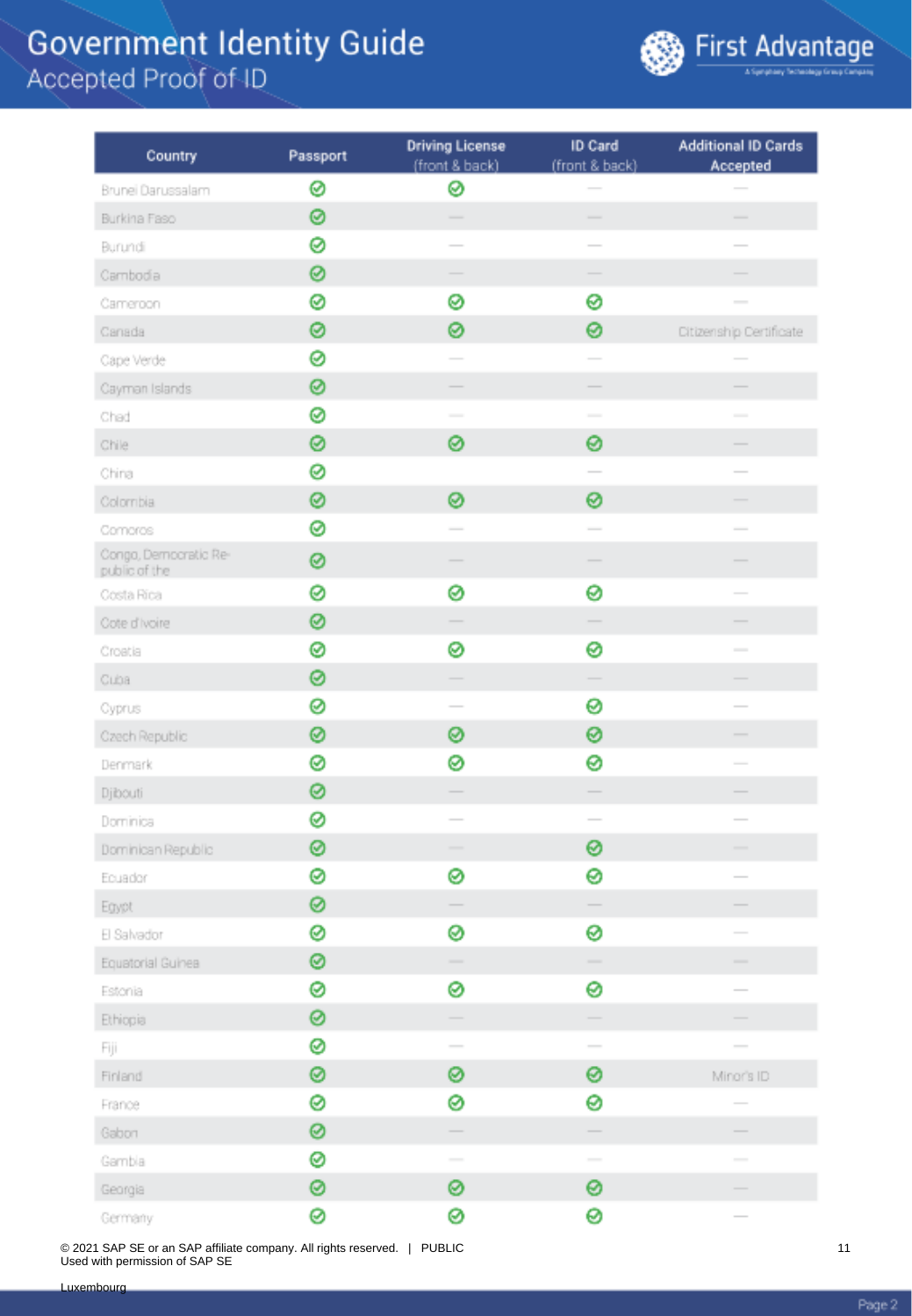

| Country                                | Passport | <b>Driving License</b>   | ID Card                                                                                                                                                                                                                                                                                                                                                                                                                                                                    | <b>Additional ID Cards</b> |
|----------------------------------------|----------|--------------------------|----------------------------------------------------------------------------------------------------------------------------------------------------------------------------------------------------------------------------------------------------------------------------------------------------------------------------------------------------------------------------------------------------------------------------------------------------------------------------|----------------------------|
|                                        |          | (front & back)           | (front & back)                                                                                                                                                                                                                                                                                                                                                                                                                                                             | Accepted                   |
| Ghana                                  | ⊗        | ⊗                        | ⊗                                                                                                                                                                                                                                                                                                                                                                                                                                                                          |                            |
| Gibraltar                              | ⊗        | $\sim$                   | $\sim$                                                                                                                                                                                                                                                                                                                                                                                                                                                                     |                            |
| Greece                                 | ๏        | 0                        | 0                                                                                                                                                                                                                                                                                                                                                                                                                                                                          |                            |
| Grenada                                | 0        |                          |                                                                                                                                                                                                                                                                                                                                                                                                                                                                            |                            |
| Guatemala                              | ⊗        | ⊗                        | 0                                                                                                                                                                                                                                                                                                                                                                                                                                                                          |                            |
| Guernsey                               | 0        | $\sim$                   | $\overline{\phantom{a}}$                                                                                                                                                                                                                                                                                                                                                                                                                                                   | $\sim$                     |
| Guinea                                 | ๏        | $\overline{\phantom{a}}$ |                                                                                                                                                                                                                                                                                                                                                                                                                                                                            |                            |
| Guinea Bissau                          | ⊗        |                          | $\frac{1}{2} \left( \frac{1}{2} \right) \left( \frac{1}{2} \right) \left( \frac{1}{2} \right) \left( \frac{1}{2} \right) \left( \frac{1}{2} \right) \left( \frac{1}{2} \right) \left( \frac{1}{2} \right) \left( \frac{1}{2} \right) \left( \frac{1}{2} \right) \left( \frac{1}{2} \right) \left( \frac{1}{2} \right) \left( \frac{1}{2} \right) \left( \frac{1}{2} \right) \left( \frac{1}{2} \right) \left( \frac{1}{2} \right) \left( \frac{1}{2} \right) \left( \frac$ |                            |
| Guyana                                 | ⊗        | -                        | -                                                                                                                                                                                                                                                                                                                                                                                                                                                                          |                            |
| Halti                                  | ø        | ⊗                        | $\overline{\phantom{a}}$                                                                                                                                                                                                                                                                                                                                                                                                                                                   |                            |
| Honduras                               | ๏        | ⊗                        | 0                                                                                                                                                                                                                                                                                                                                                                                                                                                                          |                            |
| Hong Kong                              | ⊗        |                          | ⊗                                                                                                                                                                                                                                                                                                                                                                                                                                                                          |                            |
| Hungary                                | 0        | ⊗                        | 0                                                                                                                                                                                                                                                                                                                                                                                                                                                                          |                            |
| loeland                                | ø        | ⊗                        | $\frac{1}{2}$                                                                                                                                                                                                                                                                                                                                                                                                                                                              |                            |
| India                                  | ⊗        | ⊗                        | 0                                                                                                                                                                                                                                                                                                                                                                                                                                                                          | PAN Card                   |
| Indonesia                              | ⊗        | ⊗                        | 0                                                                                                                                                                                                                                                                                                                                                                                                                                                                          |                            |
| Iran, Islamic Republic of              | ◎        |                          |                                                                                                                                                                                                                                                                                                                                                                                                                                                                            |                            |
| Iraq                                   | 0        |                          |                                                                                                                                                                                                                                                                                                                                                                                                                                                                            |                            |
| Ireland                                | 0        | ⊗                        | 0                                                                                                                                                                                                                                                                                                                                                                                                                                                                          |                            |
| Isle of Man                            | ⊗        | ⊗                        |                                                                                                                                                                                                                                                                                                                                                                                                                                                                            | $\sim$                     |
| Israel                                 | ◎        | ⊗                        | $\overline{\phantom{a}}$                                                                                                                                                                                                                                                                                                                                                                                                                                                   | -                          |
| Italy                                  | ⊗        | ⊗                        | 0                                                                                                                                                                                                                                                                                                                                                                                                                                                                          |                            |
| Jamaica                                | 0        | ⊗                        | 0                                                                                                                                                                                                                                                                                                                                                                                                                                                                          |                            |
| Japan                                  | 0        | ⊗                        |                                                                                                                                                                                                                                                                                                                                                                                                                                                                            |                            |
| Jersey                                 | ø        |                          |                                                                                                                                                                                                                                                                                                                                                                                                                                                                            |                            |
| Jordan                                 | 0        |                          | $\overline{\phantom{a}}$                                                                                                                                                                                                                                                                                                                                                                                                                                                   |                            |
| Kazakhstan                             | 0        | $\overline{\phantom{a}}$ | 0                                                                                                                                                                                                                                                                                                                                                                                                                                                                          |                            |
| Kenya                                  | 0        | $\sim$                   | 0                                                                                                                                                                                                                                                                                                                                                                                                                                                                          |                            |
| Kosovo                                 | ⊗        |                          |                                                                                                                                                                                                                                                                                                                                                                                                                                                                            |                            |
| Kuwait                                 | 0        | ⊗                        |                                                                                                                                                                                                                                                                                                                                                                                                                                                                            | $\overline{\phantom{a}}$   |
| Kyrgyzstan                             | ⊗        | $\sim$                   | $\sim$                                                                                                                                                                                                                                                                                                                                                                                                                                                                     | $\frac{1}{2}$              |
| Lao, Peoples Democratic<br>Republic of | 0        | $\sim$                   | $\sim$                                                                                                                                                                                                                                                                                                                                                                                                                                                                     | $\overline{\phantom{a}}$   |
| Latvia                                 | ⊗        | 0                        | 0                                                                                                                                                                                                                                                                                                                                                                                                                                                                          |                            |
| Lebanon                                | 0        |                          | $\frac{1}{2} \left( \frac{1}{2} \right) \left( \frac{1}{2} \right) \left( \frac{1}{2} \right) \left( \frac{1}{2} \right) \left( \frac{1}{2} \right) \left( \frac{1}{2} \right) \left( \frac{1}{2} \right) \left( \frac{1}{2} \right) \left( \frac{1}{2} \right) \left( \frac{1}{2} \right) \left( \frac{1}{2} \right) \left( \frac{1}{2} \right) \left( \frac{1}{2} \right) \left( \frac{1}{2} \right) \left( \frac{1}{2} \right) \left( \frac{1}{2} \right) \left( \frac$ | $\sim$                     |
| Lesotho                                | 0        | $\overline{\phantom{a}}$ | -                                                                                                                                                                                                                                                                                                                                                                                                                                                                          | ۰                          |
| Liberia                                | ⊗        |                          |                                                                                                                                                                                                                                                                                                                                                                                                                                                                            |                            |
| Libyan Arab Jamahiriya                 | ⊗        |                          |                                                                                                                                                                                                                                                                                                                                                                                                                                                                            |                            |

© 2021 SAP SE or an SAP affiliate company. All rights reserved. | PUBLIC Used with permission of SAP SE

12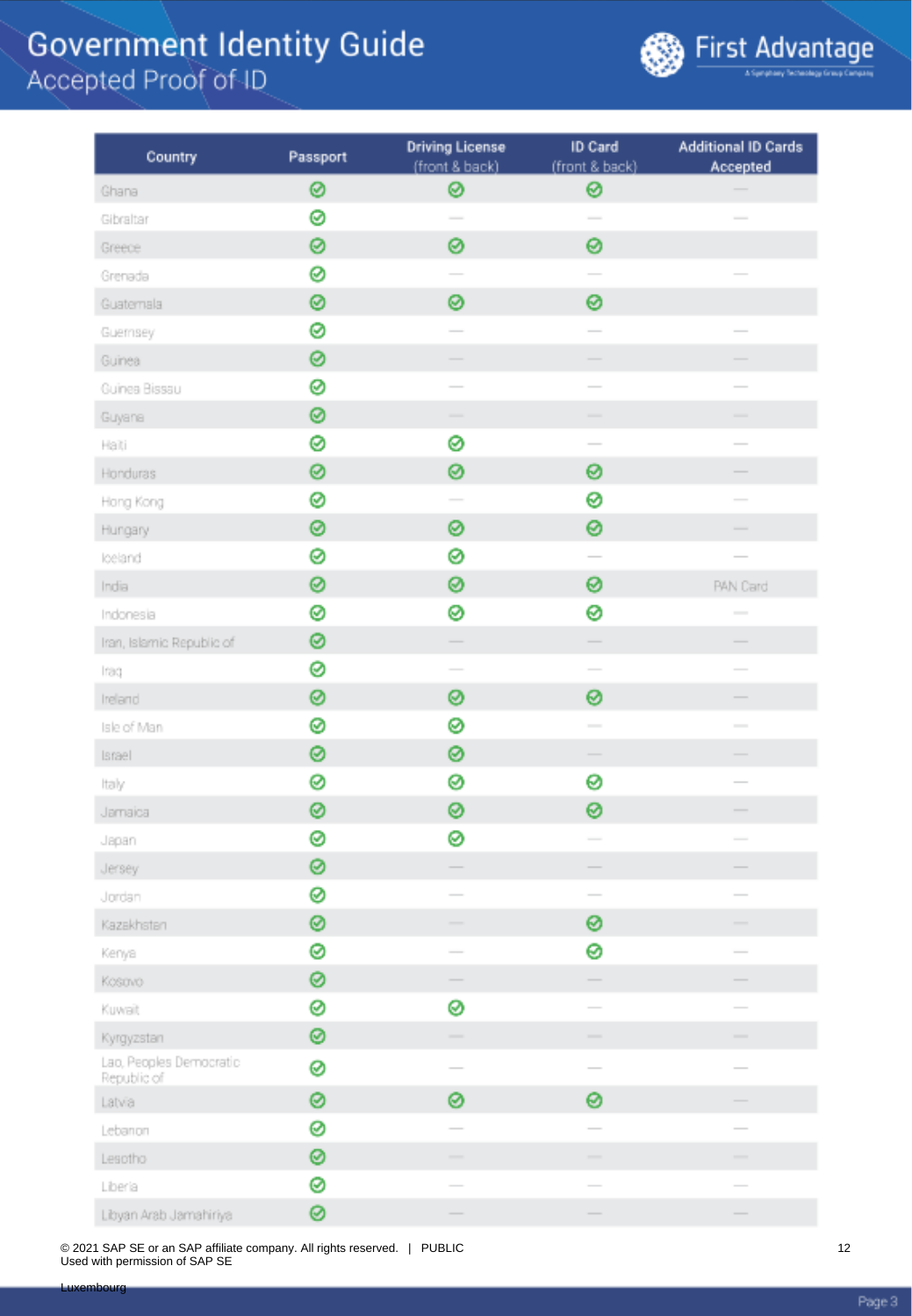

| Country                                      | Passport | <b>Driving License</b><br>(front & back) | ID Card<br>(front & back) | <b>Additional ID Cards</b><br>Accepted                                                                                                                                                                                                                                                                                                                                                                                                                                     |
|----------------------------------------------|----------|------------------------------------------|---------------------------|----------------------------------------------------------------------------------------------------------------------------------------------------------------------------------------------------------------------------------------------------------------------------------------------------------------------------------------------------------------------------------------------------------------------------------------------------------------------------|
| Liechtenstein                                | ⊗        | ⊗                                        | ⊗                         |                                                                                                                                                                                                                                                                                                                                                                                                                                                                            |
| Lithuania                                    | 0        | 0                                        |                           | -                                                                                                                                                                                                                                                                                                                                                                                                                                                                          |
| Luxembourg                                   | ø        | 0                                        | 0                         |                                                                                                                                                                                                                                                                                                                                                                                                                                                                            |
| Macao                                        | 0        |                                          |                           |                                                                                                                                                                                                                                                                                                                                                                                                                                                                            |
| Macedonia The former<br>Yugoslav Republic of | 0        | 0                                        | 0                         |                                                                                                                                                                                                                                                                                                                                                                                                                                                                            |
| Madagascar                                   | 0        |                                          |                           |                                                                                                                                                                                                                                                                                                                                                                                                                                                                            |
| Malawi                                       | ø        |                                          |                           |                                                                                                                                                                                                                                                                                                                                                                                                                                                                            |
| Malaysia                                     | 0        | 0                                        | 0                         | Resident Permit ID                                                                                                                                                                                                                                                                                                                                                                                                                                                         |
| Maldives                                     | 0        |                                          |                           |                                                                                                                                                                                                                                                                                                                                                                                                                                                                            |
| Mali                                         | 0        |                                          |                           |                                                                                                                                                                                                                                                                                                                                                                                                                                                                            |
| Malta                                        | ø        | 0                                        | 0                         | $\frac{1}{2} \left( \frac{1}{2} \right) \left( \frac{1}{2} \right) \left( \frac{1}{2} \right) \left( \frac{1}{2} \right) \left( \frac{1}{2} \right) \left( \frac{1}{2} \right) \left( \frac{1}{2} \right) \left( \frac{1}{2} \right) \left( \frac{1}{2} \right) \left( \frac{1}{2} \right) \left( \frac{1}{2} \right) \left( \frac{1}{2} \right) \left( \frac{1}{2} \right) \left( \frac{1}{2} \right) \left( \frac{1}{2} \right) \left( \frac{1}{2} \right) \left( \frac$ |
| Marshall Islands                             | 0        |                                          |                           |                                                                                                                                                                                                                                                                                                                                                                                                                                                                            |
| Mauritania                                   | 0        |                                          |                           |                                                                                                                                                                                                                                                                                                                                                                                                                                                                            |
| Mauritius                                    | 0        |                                          | $\overline{\phantom{a}}$  |                                                                                                                                                                                                                                                                                                                                                                                                                                                                            |
| Mexico                                       | ø        | ⊗                                        | 0                         |                                                                                                                                                                                                                                                                                                                                                                                                                                                                            |
| Micronesia Federated<br>States of            | 0        |                                          |                           |                                                                                                                                                                                                                                                                                                                                                                                                                                                                            |
| Moldova Republic of                          | 0        | ⊗                                        | ⊗                         | $\sim$                                                                                                                                                                                                                                                                                                                                                                                                                                                                     |
| Monaco                                       | 0        |                                          |                           |                                                                                                                                                                                                                                                                                                                                                                                                                                                                            |
| Mongolia                                     | ø        |                                          |                           |                                                                                                                                                                                                                                                                                                                                                                                                                                                                            |
| Montenegro                                   | 0        | ⊗                                        | 0                         |                                                                                                                                                                                                                                                                                                                                                                                                                                                                            |
| Montserrat                                   | ⊗        |                                          |                           |                                                                                                                                                                                                                                                                                                                                                                                                                                                                            |
| Morocco                                      | 0        |                                          | 0                         |                                                                                                                                                                                                                                                                                                                                                                                                                                                                            |
| Mozambique                                   | ⊗        |                                          | $\sim$                    | $\sim$                                                                                                                                                                                                                                                                                                                                                                                                                                                                     |
| Myanmar                                      | 0        |                                          |                           |                                                                                                                                                                                                                                                                                                                                                                                                                                                                            |
| Namibia                                      | ⊗        |                                          |                           |                                                                                                                                                                                                                                                                                                                                                                                                                                                                            |
| Nepal                                        | 0        | 0                                        | 0                         |                                                                                                                                                                                                                                                                                                                                                                                                                                                                            |
| New Zealand                                  | 0        | ⊗                                        | $\overline{\phantom{a}}$  |                                                                                                                                                                                                                                                                                                                                                                                                                                                                            |
| Nicaragua                                    | ⊗        | $\overline{\phantom{a}}$                 | ⊗                         |                                                                                                                                                                                                                                                                                                                                                                                                                                                                            |
| Niger                                        | 0        | $\sim$                                   | $\sim$                    | $\sim$                                                                                                                                                                                                                                                                                                                                                                                                                                                                     |
| Nigeria                                      | 0        | ⊗                                        | 0                         |                                                                                                                                                                                                                                                                                                                                                                                                                                                                            |
| Norway                                       | 0        | ⊗                                        |                           | $\frac{1}{2}$                                                                                                                                                                                                                                                                                                                                                                                                                                                              |
| Oman                                         | ⊗        | ⊗                                        | ⊗                         | $\overline{\phantom{a}}$                                                                                                                                                                                                                                                                                                                                                                                                                                                   |
| Pakistan                                     | ⊗        |                                          | 0                         |                                                                                                                                                                                                                                                                                                                                                                                                                                                                            |
| Palau                                        | 0        |                                          |                           |                                                                                                                                                                                                                                                                                                                                                                                                                                                                            |
| Palestinian Occupied<br><b>Territory</b>     | 0        |                                          |                           |                                                                                                                                                                                                                                                                                                                                                                                                                                                                            |
| Panama                                       | ⊗        |                                          | ⊗                         |                                                                                                                                                                                                                                                                                                                                                                                                                                                                            |
| Panua New Buinea                             | 0        |                                          |                           |                                                                                                                                                                                                                                                                                                                                                                                                                                                                            |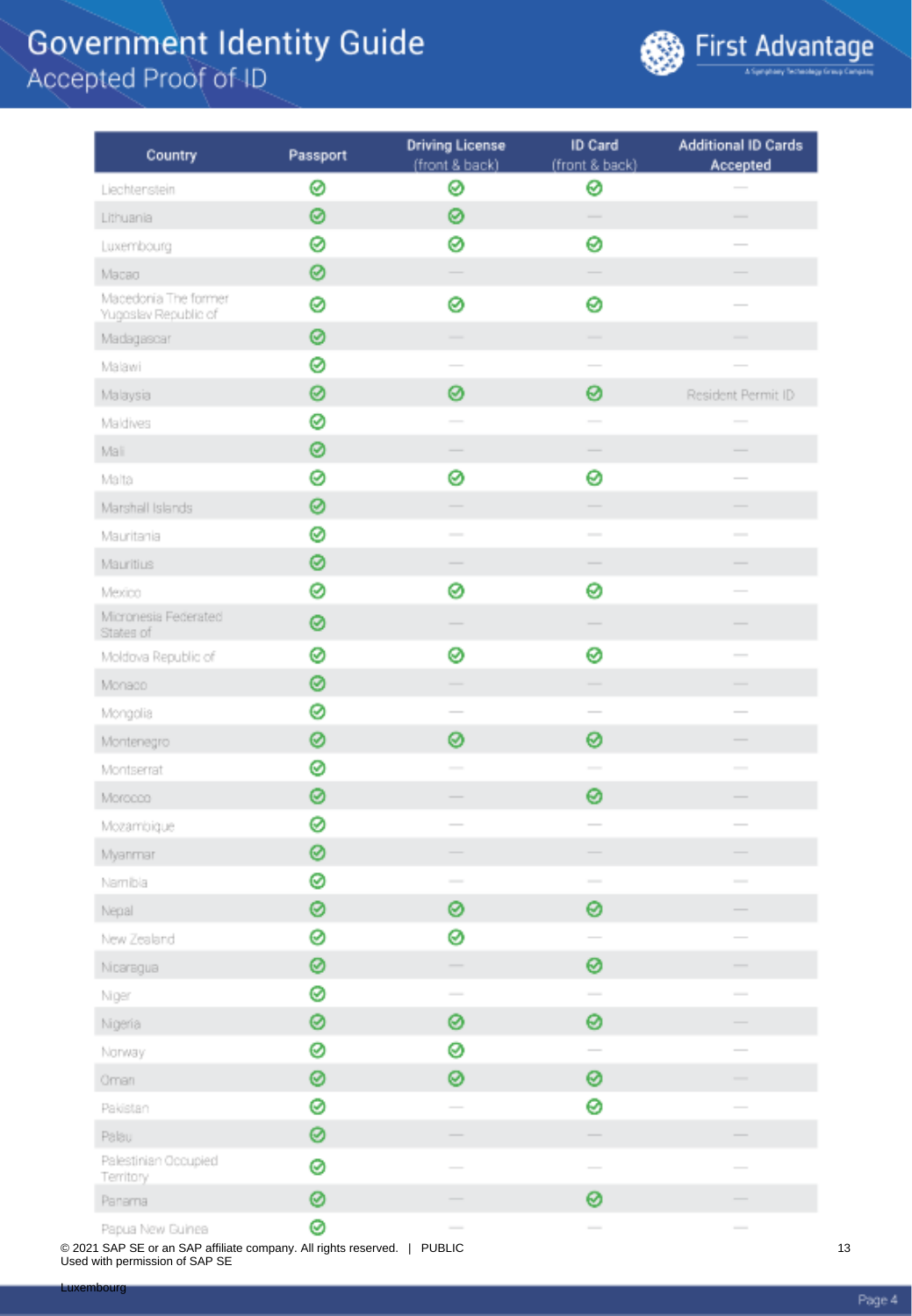

| Country                                      | Passport | <b>Driving License</b><br>(front & back) | ID Card<br>(front & back) | <b>Additional ID Cards</b><br>Accepted                                                                                                                                                                                                                                                                                                                                                                                                                                     |
|----------------------------------------------|----------|------------------------------------------|---------------------------|----------------------------------------------------------------------------------------------------------------------------------------------------------------------------------------------------------------------------------------------------------------------------------------------------------------------------------------------------------------------------------------------------------------------------------------------------------------------------|
| Liechtenstein                                | ⊗        | ⊗                                        | ⊗                         |                                                                                                                                                                                                                                                                                                                                                                                                                                                                            |
| Lithuania                                    | 0        | 0                                        |                           | -                                                                                                                                                                                                                                                                                                                                                                                                                                                                          |
| Luxembourg                                   | ø        | 0                                        | 0                         |                                                                                                                                                                                                                                                                                                                                                                                                                                                                            |
| Macao                                        | 0        |                                          |                           |                                                                                                                                                                                                                                                                                                                                                                                                                                                                            |
| Macedonia The former<br>Yugoslav Republic of | 0        | 0                                        | 0                         |                                                                                                                                                                                                                                                                                                                                                                                                                                                                            |
| Madagascar                                   | 0        |                                          |                           |                                                                                                                                                                                                                                                                                                                                                                                                                                                                            |
| Malawi                                       | ø        |                                          |                           |                                                                                                                                                                                                                                                                                                                                                                                                                                                                            |
| Malaysia                                     | 0        | 0                                        | 0                         | Resident Permit ID                                                                                                                                                                                                                                                                                                                                                                                                                                                         |
| Maldives                                     | 0        |                                          |                           |                                                                                                                                                                                                                                                                                                                                                                                                                                                                            |
| Mali                                         | 0        |                                          |                           |                                                                                                                                                                                                                                                                                                                                                                                                                                                                            |
| Malta                                        | ø        | 0                                        | 0                         | $\frac{1}{2} \left( \frac{1}{2} \right) \left( \frac{1}{2} \right) \left( \frac{1}{2} \right) \left( \frac{1}{2} \right) \left( \frac{1}{2} \right) \left( \frac{1}{2} \right) \left( \frac{1}{2} \right) \left( \frac{1}{2} \right) \left( \frac{1}{2} \right) \left( \frac{1}{2} \right) \left( \frac{1}{2} \right) \left( \frac{1}{2} \right) \left( \frac{1}{2} \right) \left( \frac{1}{2} \right) \left( \frac{1}{2} \right) \left( \frac{1}{2} \right) \left( \frac$ |
| Marshall Islands                             | 0        |                                          |                           |                                                                                                                                                                                                                                                                                                                                                                                                                                                                            |
| Mauritania                                   | 0        |                                          |                           |                                                                                                                                                                                                                                                                                                                                                                                                                                                                            |
| Mauritius                                    | 0        |                                          | $\overline{\phantom{a}}$  |                                                                                                                                                                                                                                                                                                                                                                                                                                                                            |
| Mexico                                       | ø        | ⊗                                        | 0                         |                                                                                                                                                                                                                                                                                                                                                                                                                                                                            |
| Micronesia Federated<br>States of            | 0        |                                          |                           |                                                                                                                                                                                                                                                                                                                                                                                                                                                                            |
| Moldova Republic of                          | 0        | ⊗                                        | ⊗                         | $\sim$                                                                                                                                                                                                                                                                                                                                                                                                                                                                     |
| Monaco                                       | 0        |                                          |                           |                                                                                                                                                                                                                                                                                                                                                                                                                                                                            |
| Mongolia                                     | ø        |                                          |                           |                                                                                                                                                                                                                                                                                                                                                                                                                                                                            |
| Montenegro                                   | 0        | ⊗                                        | 0                         |                                                                                                                                                                                                                                                                                                                                                                                                                                                                            |
| Montserrat                                   | ⊗        |                                          |                           |                                                                                                                                                                                                                                                                                                                                                                                                                                                                            |
| Morocco                                      | 0        |                                          | 0                         |                                                                                                                                                                                                                                                                                                                                                                                                                                                                            |
| Mozambique                                   | ⊗        |                                          | $\sim$                    | $\sim$                                                                                                                                                                                                                                                                                                                                                                                                                                                                     |
| Myanmar                                      | 0        |                                          |                           |                                                                                                                                                                                                                                                                                                                                                                                                                                                                            |
| Namibia                                      | ⊗        |                                          |                           |                                                                                                                                                                                                                                                                                                                                                                                                                                                                            |
| Nepal                                        | 0        | 0                                        | 0                         |                                                                                                                                                                                                                                                                                                                                                                                                                                                                            |
| New Zealand                                  | 0        | ⊗                                        | $\overline{\phantom{a}}$  |                                                                                                                                                                                                                                                                                                                                                                                                                                                                            |
| Nicaragua                                    | ⊗        | $\overline{\phantom{a}}$                 | ⊗                         |                                                                                                                                                                                                                                                                                                                                                                                                                                                                            |
| Niger                                        | 0        | $\sim$                                   | $\sim$                    | $\sim$                                                                                                                                                                                                                                                                                                                                                                                                                                                                     |
| Nigeria                                      | 0        | ⊗                                        | 0                         |                                                                                                                                                                                                                                                                                                                                                                                                                                                                            |
| Norway                                       | 0        | ⊗                                        |                           | $\frac{1}{2}$                                                                                                                                                                                                                                                                                                                                                                                                                                                              |
| Oman                                         | ⊗        | ⊗                                        | ⊗                         | $\overline{\phantom{a}}$                                                                                                                                                                                                                                                                                                                                                                                                                                                   |
| Pakistan                                     | ⊗        |                                          | 0                         |                                                                                                                                                                                                                                                                                                                                                                                                                                                                            |
| Palau                                        | 0        |                                          |                           |                                                                                                                                                                                                                                                                                                                                                                                                                                                                            |
| Palestinian Occupied<br><b>Territory</b>     | 0        |                                          |                           |                                                                                                                                                                                                                                                                                                                                                                                                                                                                            |
| Panama                                       | ⊗        |                                          | ⊗                         |                                                                                                                                                                                                                                                                                                                                                                                                                                                                            |
| Panua New Buinea                             | 0        |                                          |                           |                                                                                                                                                                                                                                                                                                                                                                                                                                                                            |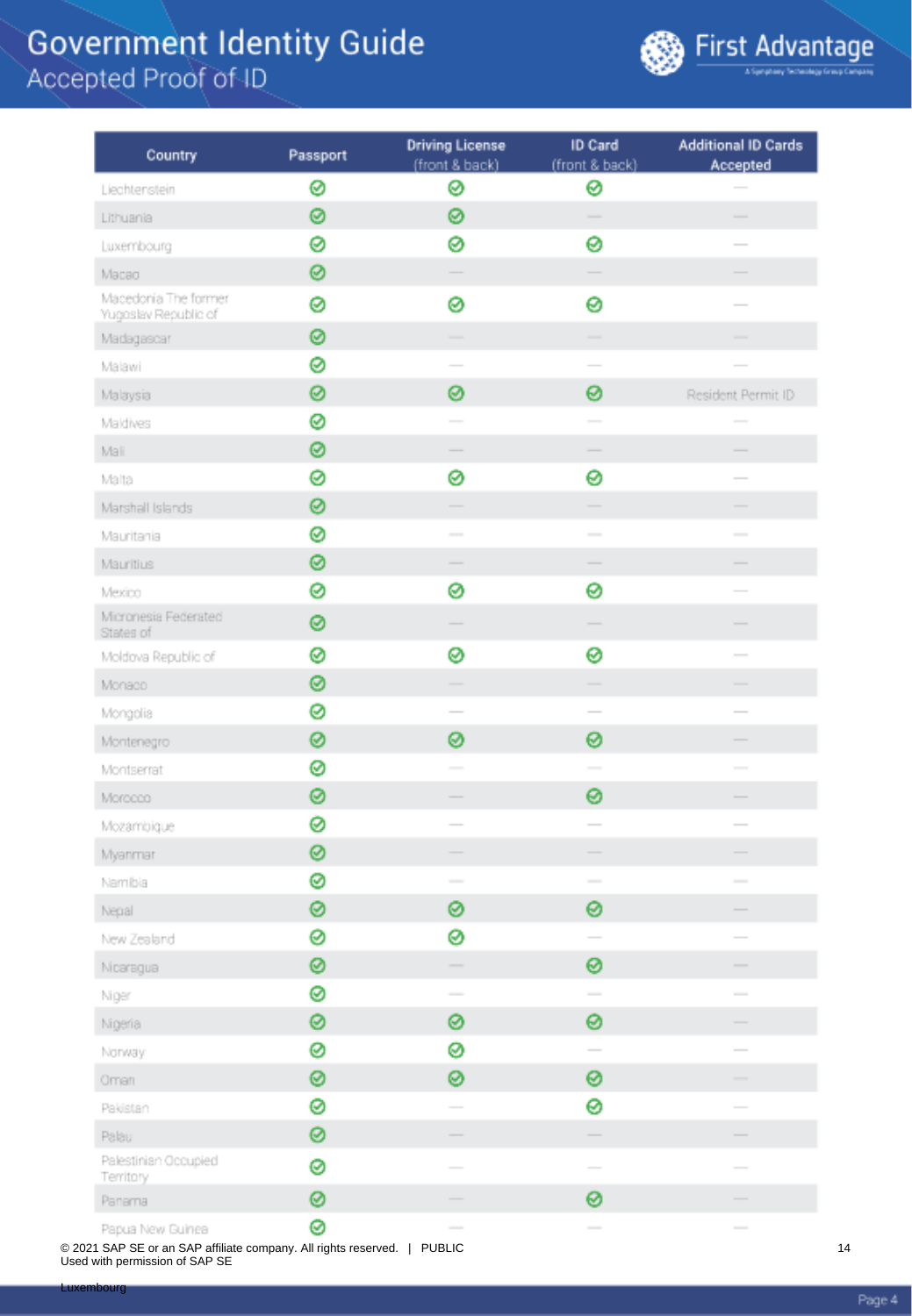

| Country                             | Passport | <b>Driving License</b><br>(front & back) | ID Card<br>(front & back)                                                                                                                                                                                                                                                                                                                                                                                                                                                  | <b>Additional ID Cards</b><br>Accepted                                       |
|-------------------------------------|----------|------------------------------------------|----------------------------------------------------------------------------------------------------------------------------------------------------------------------------------------------------------------------------------------------------------------------------------------------------------------------------------------------------------------------------------------------------------------------------------------------------------------------------|------------------------------------------------------------------------------|
| Paraguay                            | 0        | ⊗                                        | ⊗                                                                                                                                                                                                                                                                                                                                                                                                                                                                          |                                                                              |
| Peru                                | ⊗        | ⊗                                        | 0                                                                                                                                                                                                                                                                                                                                                                                                                                                                          |                                                                              |
| Philippines                         | 0        | ⊗                                        | 0                                                                                                                                                                                                                                                                                                                                                                                                                                                                          | Postal ID; SSS - Social<br>Security System Card;<br>Unified Multi-Purpose ID |
| Poland                              | 0        | ⊗                                        | 0                                                                                                                                                                                                                                                                                                                                                                                                                                                                          |                                                                              |
| Portugal                            | 0        | 0                                        | 0                                                                                                                                                                                                                                                                                                                                                                                                                                                                          |                                                                              |
| Qatar                               | 0        | ⊗                                        | $\frac{1}{2} \left( \frac{1}{2} \right) \left( \frac{1}{2} \right) \left( \frac{1}{2} \right) \left( \frac{1}{2} \right) \left( \frac{1}{2} \right) \left( \frac{1}{2} \right) \left( \frac{1}{2} \right) \left( \frac{1}{2} \right) \left( \frac{1}{2} \right) \left( \frac{1}{2} \right) \left( \frac{1}{2} \right) \left( \frac{1}{2} \right) \left( \frac{1}{2} \right) \left( \frac{1}{2} \right) \left( \frac{1}{2} \right) \left( \frac{1}{2} \right) \left( \frac$ |                                                                              |
| Russian Federation                  | 0        | 0                                        | 0                                                                                                                                                                                                                                                                                                                                                                                                                                                                          | Resident Permit ID                                                           |
| Rwanda                              | ø        |                                          | 0                                                                                                                                                                                                                                                                                                                                                                                                                                                                          |                                                                              |
| Saint Kitts and Nevis               | 0        |                                          |                                                                                                                                                                                                                                                                                                                                                                                                                                                                            |                                                                              |
| Saint Lucia                         | 0        |                                          |                                                                                                                                                                                                                                                                                                                                                                                                                                                                            |                                                                              |
| Saint Vincent and the<br>Grenadines | 0        |                                          |                                                                                                                                                                                                                                                                                                                                                                                                                                                                            |                                                                              |
| San Marino                          | 0        |                                          |                                                                                                                                                                                                                                                                                                                                                                                                                                                                            |                                                                              |
| Sao Tome and Principe               | 0        |                                          |                                                                                                                                                                                                                                                                                                                                                                                                                                                                            |                                                                              |
| Saudi Arabia                        | 0        | ⊗                                        | $\overline{\phantom{a}}$                                                                                                                                                                                                                                                                                                                                                                                                                                                   |                                                                              |
| Senegal                             | 0        |                                          | 0                                                                                                                                                                                                                                                                                                                                                                                                                                                                          |                                                                              |
| Serbia                              | 0        | ⊗                                        | 0                                                                                                                                                                                                                                                                                                                                                                                                                                                                          |                                                                              |
| Seychelles                          | 0        | $\overline{\phantom{a}}$                 |                                                                                                                                                                                                                                                                                                                                                                                                                                                                            |                                                                              |
| Sierra Leone                        | 0        | $\sim$                                   | ⊗                                                                                                                                                                                                                                                                                                                                                                                                                                                                          |                                                                              |
| Singapore                           | 0        | ⊗                                        | 0                                                                                                                                                                                                                                                                                                                                                                                                                                                                          | Singapore Employment<br>Pass                                                 |
| Slovakia                            | 0        | ⊗                                        | 0                                                                                                                                                                                                                                                                                                                                                                                                                                                                          |                                                                              |
| Slovenia                            | 0        | ⊗                                        | 0                                                                                                                                                                                                                                                                                                                                                                                                                                                                          |                                                                              |
| South Africa                        | 0        | ⊗                                        | 0                                                                                                                                                                                                                                                                                                                                                                                                                                                                          | $\frac{1}{2}$                                                                |
| South Sudan                         | ◎        |                                          |                                                                                                                                                                                                                                                                                                                                                                                                                                                                            |                                                                              |
| Spain                               | 0        | ⊗                                        | 0                                                                                                                                                                                                                                                                                                                                                                                                                                                                          |                                                                              |
| Sri Lanka                           | ⊗        | ⊗                                        |                                                                                                                                                                                                                                                                                                                                                                                                                                                                            |                                                                              |
| Sudan                               | ⊗        | $\sim$                                   | $\frac{1}{2}$                                                                                                                                                                                                                                                                                                                                                                                                                                                              |                                                                              |
| Suriname                            | ⊗        | $\frac{1}{2}$                            | $\frac{1}{2}$                                                                                                                                                                                                                                                                                                                                                                                                                                                              |                                                                              |
| Swaziand                            | ⊗        |                                          | $\frac{1}{2} \left( \frac{1}{2} \right) \left( \frac{1}{2} \right) \left( \frac{1}{2} \right) \left( \frac{1}{2} \right) \left( \frac{1}{2} \right) \left( \frac{1}{2} \right) \left( \frac{1}{2} \right) \left( \frac{1}{2} \right) \left( \frac{1}{2} \right) \left( \frac{1}{2} \right) \left( \frac{1}{2} \right) \left( \frac{1}{2} \right) \left( \frac{1}{2} \right) \left( \frac{1}{2} \right) \left( \frac{1}{2} \right) \left( \frac{1}{2} \right) \left( \frac$ | $\sim$                                                                       |
| Sweden                              | ⊗        | ⊗                                        | 0                                                                                                                                                                                                                                                                                                                                                                                                                                                                          |                                                                              |
| Switzerland                         | ⊗        | ⊗                                        | 0                                                                                                                                                                                                                                                                                                                                                                                                                                                                          |                                                                              |
| Syrian Arab Republic                | ⊗        |                                          |                                                                                                                                                                                                                                                                                                                                                                                                                                                                            |                                                                              |
| Taiwan                              | ⊗        |                                          | $\frac{1}{2} \left( \frac{1}{2} \right) \left( \frac{1}{2} \right) \left( \frac{1}{2} \right) \left( \frac{1}{2} \right) \left( \frac{1}{2} \right) \left( \frac{1}{2} \right) \left( \frac{1}{2} \right) \left( \frac{1}{2} \right) \left( \frac{1}{2} \right) \left( \frac{1}{2} \right) \left( \frac{1}{2} \right) \left( \frac{1}{2} \right) \left( \frac{1}{2} \right) \left( \frac{1}{2} \right) \left( \frac{1}{2} \right) \left( \frac{1}{2} \right) \left( \frac$ |                                                                              |
| Tajikistan                          | ⊗        |                                          |                                                                                                                                                                                                                                                                                                                                                                                                                                                                            |                                                                              |
| Tanzania United Repub-<br>ic of     | 0        |                                          | $\qquad \qquad$                                                                                                                                                                                                                                                                                                                                                                                                                                                            |                                                                              |
| Thailand                            | 0        |                                          | 0                                                                                                                                                                                                                                                                                                                                                                                                                                                                          |                                                                              |
| Timor Leste                         | ⊗        |                                          |                                                                                                                                                                                                                                                                                                                                                                                                                                                                            |                                                                              |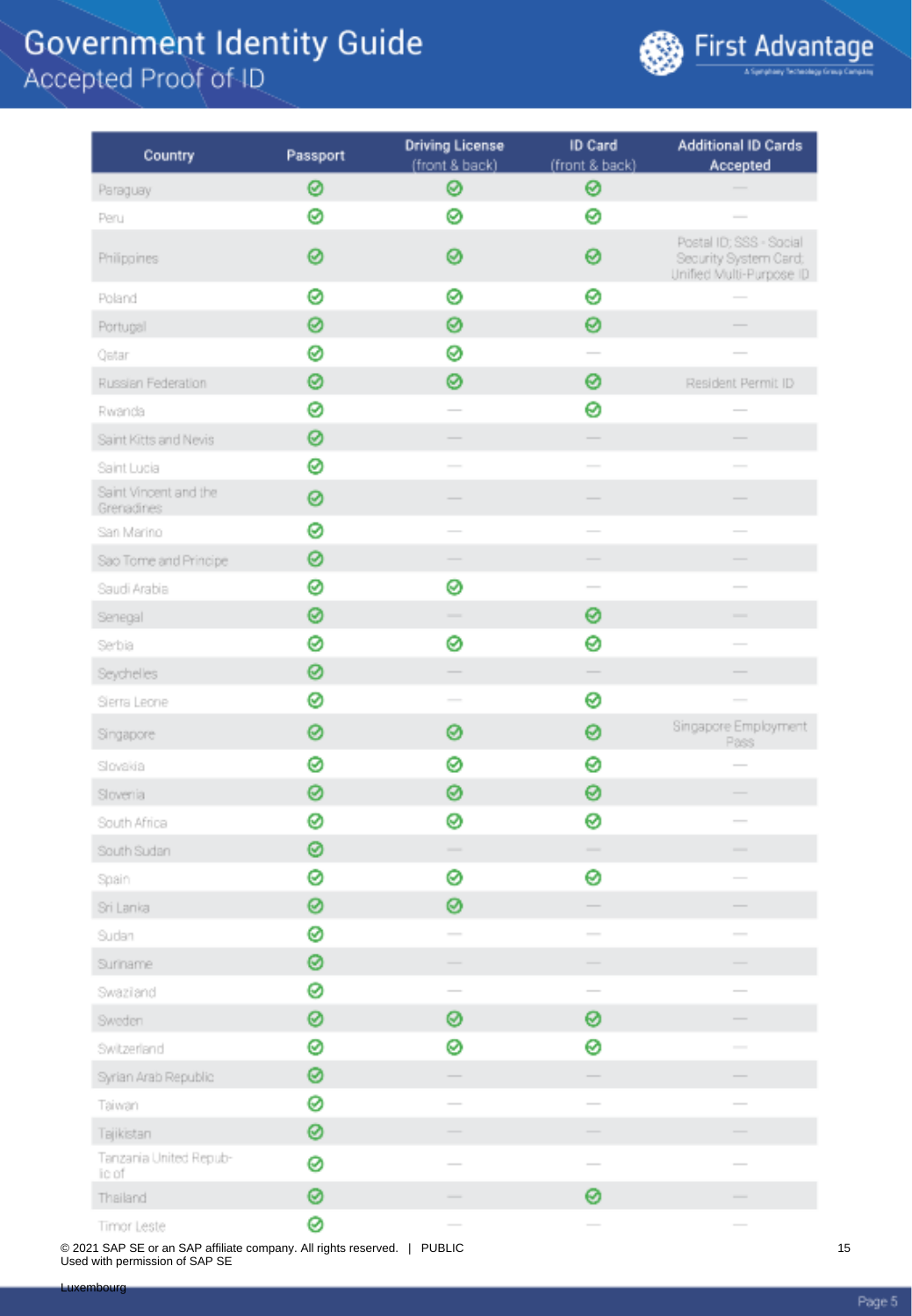

| Country                             | Passport                 | <b>Driving License</b><br>(front & back)                                                                                                                                                                                                                                                                                                                                                                                                                                   | ID Card<br>(front & back)                                                                                                                                                                                                                                                                                                                                                                                                                                                  | <b>Additional ID Cards</b><br>Accepted                                                                                                                                                                                                                                                                                                                                                                                                                                     |
|-------------------------------------|--------------------------|----------------------------------------------------------------------------------------------------------------------------------------------------------------------------------------------------------------------------------------------------------------------------------------------------------------------------------------------------------------------------------------------------------------------------------------------------------------------------|----------------------------------------------------------------------------------------------------------------------------------------------------------------------------------------------------------------------------------------------------------------------------------------------------------------------------------------------------------------------------------------------------------------------------------------------------------------------------|----------------------------------------------------------------------------------------------------------------------------------------------------------------------------------------------------------------------------------------------------------------------------------------------------------------------------------------------------------------------------------------------------------------------------------------------------------------------------|
| Togo                                | 0                        |                                                                                                                                                                                                                                                                                                                                                                                                                                                                            |                                                                                                                                                                                                                                                                                                                                                                                                                                                                            |                                                                                                                                                                                                                                                                                                                                                                                                                                                                            |
| Tonga                               | 0                        |                                                                                                                                                                                                                                                                                                                                                                                                                                                                            | $\sim$                                                                                                                                                                                                                                                                                                                                                                                                                                                                     | $\frac{1}{2}$                                                                                                                                                                                                                                                                                                                                                                                                                                                              |
| Trinidad and Tobago                 | 0                        |                                                                                                                                                                                                                                                                                                                                                                                                                                                                            | $\frac{1}{2} \left( \frac{1}{2} \right) \left( \frac{1}{2} \right) \left( \frac{1}{2} \right) \left( \frac{1}{2} \right) \left( \frac{1}{2} \right) \left( \frac{1}{2} \right) \left( \frac{1}{2} \right) \left( \frac{1}{2} \right) \left( \frac{1}{2} \right) \left( \frac{1}{2} \right) \left( \frac{1}{2} \right) \left( \frac{1}{2} \right) \left( \frac{1}{2} \right) \left( \frac{1}{2} \right) \left( \frac{1}{2} \right) \left( \frac{1}{2} \right) \left( \frac$ | $\overline{\phantom{a}}$                                                                                                                                                                                                                                                                                                                                                                                                                                                   |
| Tunisia                             | 0                        | ø                                                                                                                                                                                                                                                                                                                                                                                                                                                                          |                                                                                                                                                                                                                                                                                                                                                                                                                                                                            |                                                                                                                                                                                                                                                                                                                                                                                                                                                                            |
| Turkey                              | 0                        | $\frac{1}{2} \left( \frac{1}{2} \right) \left( \frac{1}{2} \right) \left( \frac{1}{2} \right) \left( \frac{1}{2} \right) \left( \frac{1}{2} \right) \left( \frac{1}{2} \right) \left( \frac{1}{2} \right) \left( \frac{1}{2} \right) \left( \frac{1}{2} \right) \left( \frac{1}{2} \right) \left( \frac{1}{2} \right) \left( \frac{1}{2} \right) \left( \frac{1}{2} \right) \left( \frac{1}{2} \right) \left( \frac{1}{2} \right) \left( \frac{1}{2} \right) \left( \frac$ | ⊗                                                                                                                                                                                                                                                                                                                                                                                                                                                                          | $\frac{1}{2}$                                                                                                                                                                                                                                                                                                                                                                                                                                                              |
| Turkmenistan                        | 0                        | $\frac{1}{2} \left( \frac{1}{2} \right) \left( \frac{1}{2} \right) \left( \frac{1}{2} \right) \left( \frac{1}{2} \right) \left( \frac{1}{2} \right) \left( \frac{1}{2} \right) \left( \frac{1}{2} \right) \left( \frac{1}{2} \right) \left( \frac{1}{2} \right) \left( \frac{1}{2} \right) \left( \frac{1}{2} \right) \left( \frac{1}{2} \right) \left( \frac{1}{2} \right) \left( \frac{1}{2} \right) \left( \frac{1}{2} \right) \left( \frac{1}{2} \right) \left( \frac$ | $\frac{1}{2} \left( \frac{1}{2} \right) \left( \frac{1}{2} \right) \left( \frac{1}{2} \right) \left( \frac{1}{2} \right) \left( \frac{1}{2} \right) \left( \frac{1}{2} \right) \left( \frac{1}{2} \right) \left( \frac{1}{2} \right) \left( \frac{1}{2} \right) \left( \frac{1}{2} \right) \left( \frac{1}{2} \right) \left( \frac{1}{2} \right) \left( \frac{1}{2} \right) \left( \frac{1}{2} \right) \left( \frac{1}{2} \right) \left( \frac{1}{2} \right) \left( \frac$ | $\overline{\phantom{a}}$                                                                                                                                                                                                                                                                                                                                                                                                                                                   |
| Turks and Caicos Islands            | 0                        |                                                                                                                                                                                                                                                                                                                                                                                                                                                                            |                                                                                                                                                                                                                                                                                                                                                                                                                                                                            |                                                                                                                                                                                                                                                                                                                                                                                                                                                                            |
| Uganda                              | 0                        | ⊗                                                                                                                                                                                                                                                                                                                                                                                                                                                                          | $\overline{\phantom{a}}$                                                                                                                                                                                                                                                                                                                                                                                                                                                   | $\overline{\phantom{a}}$                                                                                                                                                                                                                                                                                                                                                                                                                                                   |
| Likraine                            | 0                        | 0                                                                                                                                                                                                                                                                                                                                                                                                                                                                          | $\frac{1}{2}$                                                                                                                                                                                                                                                                                                                                                                                                                                                              | -                                                                                                                                                                                                                                                                                                                                                                                                                                                                          |
| <b>United Arab Emirates</b>         | 0                        | 0                                                                                                                                                                                                                                                                                                                                                                                                                                                                          | 0                                                                                                                                                                                                                                                                                                                                                                                                                                                                          |                                                                                                                                                                                                                                                                                                                                                                                                                                                                            |
| United Kingdom                      | ⊗                        | ൫                                                                                                                                                                                                                                                                                                                                                                                                                                                                          | 0                                                                                                                                                                                                                                                                                                                                                                                                                                                                          | CitizenCard; IND<br>(Immigration & National<br>Directorate Application<br>Registration Card)                                                                                                                                                                                                                                                                                                                                                                               |
| <b>Linuguay</b>                     | 0                        | 0                                                                                                                                                                                                                                                                                                                                                                                                                                                                          | 0                                                                                                                                                                                                                                                                                                                                                                                                                                                                          | $\frac{1}{2} \left( \frac{1}{2} \right) \left( \frac{1}{2} \right) \left( \frac{1}{2} \right) \left( \frac{1}{2} \right) \left( \frac{1}{2} \right) \left( \frac{1}{2} \right) \left( \frac{1}{2} \right) \left( \frac{1}{2} \right) \left( \frac{1}{2} \right) \left( \frac{1}{2} \right) \left( \frac{1}{2} \right) \left( \frac{1}{2} \right) \left( \frac{1}{2} \right) \left( \frac{1}{2} \right) \left( \frac{1}{2} \right) \left( \frac{1}{2} \right) \left( \frac$ |
| Uzbekistan                          | 0                        | $\overline{\phantom{a}}$                                                                                                                                                                                                                                                                                                                                                                                                                                                   | $\overline{\phantom{a}}$                                                                                                                                                                                                                                                                                                                                                                                                                                                   | $\overline{\phantom{a}}$                                                                                                                                                                                                                                                                                                                                                                                                                                                   |
| Vanuatu                             | 0                        |                                                                                                                                                                                                                                                                                                                                                                                                                                                                            | $\frac{1}{2} \left( \frac{1}{2} \right) \left( \frac{1}{2} \right) \left( \frac{1}{2} \right) \left( \frac{1}{2} \right) \left( \frac{1}{2} \right) \left( \frac{1}{2} \right) \left( \frac{1}{2} \right) \left( \frac{1}{2} \right) \left( \frac{1}{2} \right) \left( \frac{1}{2} \right) \left( \frac{1}{2} \right) \left( \frac{1}{2} \right) \left( \frac{1}{2} \right) \left( \frac{1}{2} \right) \left( \frac{1}{2} \right) \left( \frac{1}{2} \right) \left( \frac$ |                                                                                                                                                                                                                                                                                                                                                                                                                                                                            |
| Venezuela Bolivarian<br>Republic of | ⊗                        | 0                                                                                                                                                                                                                                                                                                                                                                                                                                                                          | 0                                                                                                                                                                                                                                                                                                                                                                                                                                                                          |                                                                                                                                                                                                                                                                                                                                                                                                                                                                            |
| Vietnam                             | ⊗                        | $\frac{1}{2}$                                                                                                                                                                                                                                                                                                                                                                                                                                                              | 0                                                                                                                                                                                                                                                                                                                                                                                                                                                                          |                                                                                                                                                                                                                                                                                                                                                                                                                                                                            |
| Western Sahara                      | $\overline{\phantom{a}}$ |                                                                                                                                                                                                                                                                                                                                                                                                                                                                            | $\frac{1}{2} \left( \frac{1}{2} \right) \left( \frac{1}{2} \right) \left( \frac{1}{2} \right) \left( \frac{1}{2} \right) \left( \frac{1}{2} \right) \left( \frac{1}{2} \right) \left( \frac{1}{2} \right) \left( \frac{1}{2} \right) \left( \frac{1}{2} \right) \left( \frac{1}{2} \right) \left( \frac{1}{2} \right) \left( \frac{1}{2} \right) \left( \frac{1}{2} \right) \left( \frac{1}{2} \right) \left( \frac{1}{2} \right) \left( \frac{1}{2} \right) \left( \frac$ | $\overline{\phantom{a}}$                                                                                                                                                                                                                                                                                                                                                                                                                                                   |
| Yemen                               | 0                        |                                                                                                                                                                                                                                                                                                                                                                                                                                                                            |                                                                                                                                                                                                                                                                                                                                                                                                                                                                            |                                                                                                                                                                                                                                                                                                                                                                                                                                                                            |
| Zambia                              | 0                        |                                                                                                                                                                                                                                                                                                                                                                                                                                                                            | $\overline{\phantom{a}}$                                                                                                                                                                                                                                                                                                                                                                                                                                                   | $\frac{1}{2} \left( \frac{1}{2} \right) \left( \frac{1}{2} \right) \left( \frac{1}{2} \right) \left( \frac{1}{2} \right) \left( \frac{1}{2} \right) \left( \frac{1}{2} \right) \left( \frac{1}{2} \right) \left( \frac{1}{2} \right) \left( \frac{1}{2} \right) \left( \frac{1}{2} \right) \left( \frac{1}{2} \right) \left( \frac{1}{2} \right) \left( \frac{1}{2} \right) \left( \frac{1}{2} \right) \left( \frac{1}{2} \right) \left( \frac{1}{2} \right) \left( \frac$ |
| Zimbabwe                            | 0                        | $\frac{1}{2} \left( \frac{1}{2} \right) \left( \frac{1}{2} \right) \left( \frac{1}{2} \right) \left( \frac{1}{2} \right) \left( \frac{1}{2} \right) \left( \frac{1}{2} \right) \left( \frac{1}{2} \right) \left( \frac{1}{2} \right) \left( \frac{1}{2} \right) \left( \frac{1}{2} \right) \left( \frac{1}{2} \right) \left( \frac{1}{2} \right) \left( \frac{1}{2} \right) \left( \frac{1}{2} \right) \left( \frac{1}{2} \right) \left( \frac{1}{2} \right) \left( \frac$ | $\frac{1}{2} \left( \frac{1}{2} \right) \left( \frac{1}{2} \right) \left( \frac{1}{2} \right) \left( \frac{1}{2} \right) \left( \frac{1}{2} \right) \left( \frac{1}{2} \right) \left( \frac{1}{2} \right) \left( \frac{1}{2} \right) \left( \frac{1}{2} \right) \left( \frac{1}{2} \right) \left( \frac{1}{2} \right) \left( \frac{1}{2} \right) \left( \frac{1}{2} \right) \left( \frac{1}{2} \right) \left( \frac{1}{2} \right) \left( \frac{1}{2} \right) \left( \frac$ | $\frac{1}{2}$                                                                                                                                                                                                                                                                                                                                                                                                                                                              |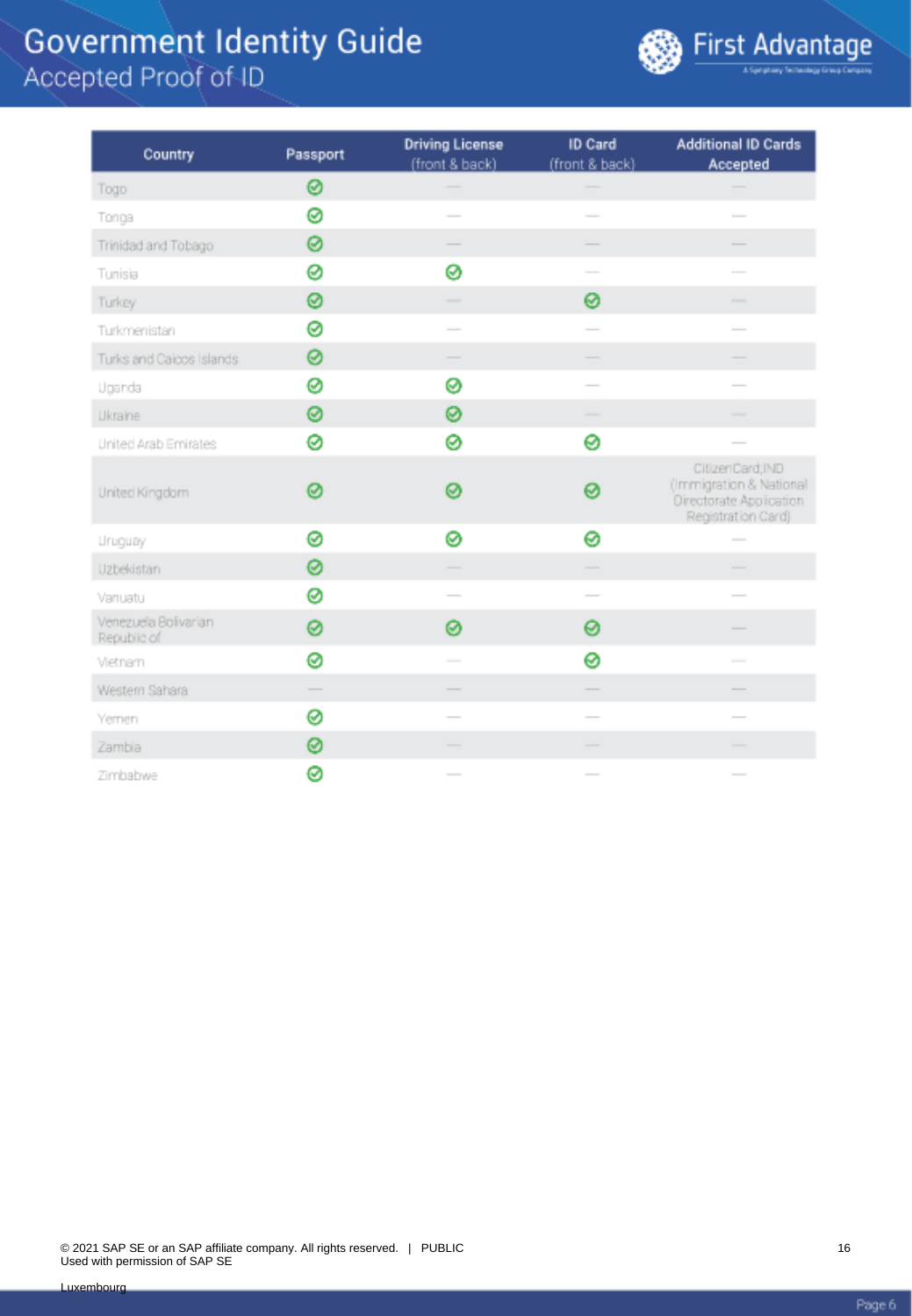### **List of Criminal Check Requirements**

| <b>Country</b>                                          | ID<br>document | in           | Address National Proof of<br>ID<br>country   number | current<br>address | <b>Place of</b><br>Birth (City Parent's<br>and<br>Country) | names        | Mother's<br><b>Maiden</b><br>name | <b>Applicant</b> | Country-<br>specific<br>assistanceauthorisation<br>form | <b>Fingerprints</b> |
|---------------------------------------------------------|----------------|--------------|-----------------------------------------------------|--------------------|------------------------------------------------------------|--------------|-----------------------------------|------------------|---------------------------------------------------------|---------------------|
| Andorra                                                 | $\checkmark$   | $\checkmark$ |                                                     |                    | $\checkmark$                                               | $\checkmark$ |                                   |                  |                                                         |                     |
| Angola                                                  | $\checkmark$   | $\checkmark$ |                                                     |                    |                                                            |              |                                   |                  |                                                         |                     |
| Austria                                                 | $\checkmark$   | $\checkmark$ |                                                     |                    |                                                            |              |                                   | $\checkmark$     |                                                         |                     |
| <b>Benin</b>                                            |                | $\checkmark$ |                                                     |                    |                                                            |              |                                   |                  |                                                         |                     |
| <b>Brunei</b>                                           | $\checkmark$   | $\checkmark$ |                                                     |                    |                                                            |              |                                   |                  |                                                         |                     |
| Cambodia                                                |                | $\checkmark$ |                                                     |                    |                                                            |              |                                   |                  |                                                         |                     |
|                                                         |                | $\checkmark$ |                                                     |                    |                                                            |              |                                   |                  |                                                         |                     |
| Cameroon<br>Central<br><b>Africa</b><br><b>Republic</b> |                | $\checkmark$ |                                                     |                    |                                                            |              |                                   |                  |                                                         |                     |
| Chad                                                    |                | $\checkmark$ |                                                     |                    |                                                            |              |                                   |                  |                                                         |                     |
|                                                         |                | $\checkmark$ |                                                     |                    |                                                            |              |                                   |                  |                                                         |                     |
| Cook Island<br>D'Lvoire                                 |                | $\checkmark$ |                                                     |                    |                                                            |              |                                   |                  |                                                         |                     |
| <b>Croatia</b>                                          |                | $\checkmark$ |                                                     |                    |                                                            |              |                                   |                  |                                                         |                     |
| <b>Cyprus</b>                                           |                | $\checkmark$ |                                                     |                    |                                                            |              |                                   |                  |                                                         |                     |
| <b>Czech</b><br><b>Republic</b>                         |                | $\checkmark$ |                                                     |                    |                                                            |              |                                   |                  |                                                         |                     |
| Ecuador                                                 |                | $\checkmark$ |                                                     |                    |                                                            |              |                                   |                  |                                                         |                     |
| Egypt                                                   |                | $\checkmark$ |                                                     |                    |                                                            |              |                                   |                  |                                                         |                     |
| Faroe Island                                            |                | $\checkmark$ |                                                     |                    |                                                            |              |                                   |                  |                                                         |                     |
| Finland                                                 |                | $\checkmark$ | $\checkmark$                                        |                    | $\checkmark$                                               |              |                                   |                  | $\checkmark$                                            |                     |
| Germany                                                 |                | $\checkmark$ |                                                     |                    |                                                            |              |                                   | $\checkmark$     | $\checkmark$                                            |                     |
| Ghana                                                   |                | $\checkmark$ |                                                     |                    |                                                            |              |                                   |                  |                                                         |                     |
| Gibraltar                                               | $\checkmark$   | $\checkmark$ |                                                     |                    |                                                            |              |                                   |                  |                                                         |                     |
| Greenland                                               | $\checkmark$   | $\checkmark$ |                                                     |                    |                                                            |              |                                   |                  | $\checkmark$                                            |                     |
| Grenada                                                 | $\checkmark$   | $\checkmark$ |                                                     |                    |                                                            |              |                                   |                  |                                                         |                     |
| <b>Isle of Man</b>                                      | $\checkmark$   | $\checkmark$ |                                                     |                    |                                                            |              |                                   |                  |                                                         |                     |
| Lebanon                                                 |                | $\checkmark$ |                                                     |                    |                                                            |              |                                   |                  |                                                         |                     |
| Liechtenstei<br><u> n</u>                               |                | $\checkmark$ |                                                     |                    |                                                            |              |                                   | $\checkmark$     |                                                         |                     |
| Lithuania                                               | $\checkmark$   | $\checkmark$ |                                                     |                    |                                                            |              |                                   |                  |                                                         |                     |
| Luxembour                                               |                |              |                                                     |                    |                                                            |              |                                   |                  |                                                         |                     |
| <u>lg</u>                                               | $\checkmark$   | $\checkmark$ |                                                     |                    |                                                            |              |                                   |                  | $\checkmark$                                            |                     |
| Maldives                                                | $\checkmark$   | $\checkmark$ |                                                     |                    |                                                            |              |                                   |                  |                                                         |                     |
| Malta                                                   | $\checkmark$   | $\checkmark$ |                                                     |                    |                                                            |              |                                   | $\checkmark$     |                                                         |                     |
| <b>Mauritius</b>                                        | $\checkmark$   | $\checkmark$ |                                                     |                    |                                                            |              |                                   |                  |                                                         |                     |
| <b>Mayotte</b>                                          | $\checkmark$   | $\checkmark$ |                                                     |                    |                                                            |              |                                   |                  |                                                         |                     |
| Nigeria                                                 | $\checkmark$   | $\checkmark$ |                                                     |                    |                                                            | $\checkmark$ |                                   |                  | $\checkmark$                                            | $\checkmark$        |